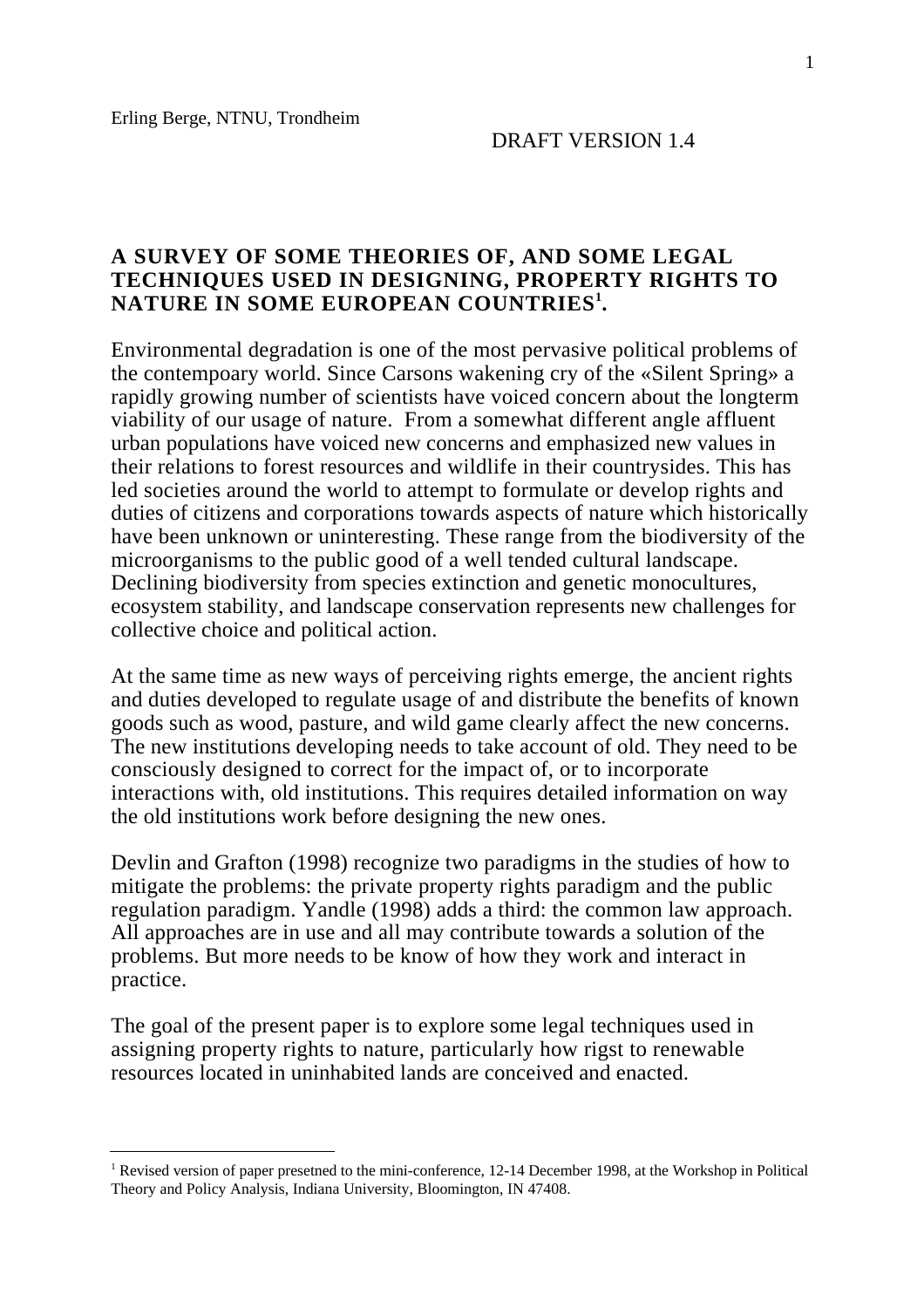### **The problem**

If property rights are the rights defining the legitimate appropriation of a stream of goods, we are led to ask:

- who are the actors entiteled to appropriate?
- what are the goods they appropriate?
- how do they go about appropriating?
- what are the actors allowed to do with the good appropriated?

A first approximation to the question of who, is the distinction between individuals, collectives, and the state. This distinction is behind the classification of property rights into private, common, and state property rights regimes which further have been associated with private goods, common pool goods and public goods.

| <b>Type of Actor</b> | Type of Good | <b>Property Rights Regime</b> |
|----------------------|--------------|-------------------------------|
| Individual           | Private      | Private                       |
| Collective           | Common Pool  | Common                        |
| <b>State</b>         | Public       | <b>State</b>                  |

This one-to-one correspondence of type of actor, type of good and property rights regime is neat. But how close is it to the empirical reality of property rights?

The classification of goods into private, common pool, and public is often supplemented by the category «club good». This type of good is characterised by non-rivalry in consumption (non-subtractable) and excludability from benefit.

Table 1 Typology of goods

 $\overline{a}$ 

|                  | appropriators are: |                    |  |  |
|------------------|--------------------|--------------------|--|--|
| resource is      | excludable         | non-ecludable      |  |  |
| subtractable     | <b>PRIVATE</b>     | <b>COMMON POOL</b> |  |  |
| non-subtractable | <b>CLUB</b>        | <b>PUBLIC</b>      |  |  |

Source: adapted from Ostrom and Ostrom 1977

I have argued elsewhere that this typology of goods gives us analytical categories which may describe aspects of the utility of real world products. And moreover, there is considerable room for political choice about the degree to which some real world product shall be treated as private, common pool, club or public, or as a mixture (Berge 1994)<sup>2</sup>.

 $2$  Thus I disagree with McKean's (1998) position that the nature of a good in general is a physical fact given the technology. This is only part of the story. The nature of the good is also open to political choice and symbolic manipulation, sometimes with a vengance if the physcial characteristics of the good is disregarded.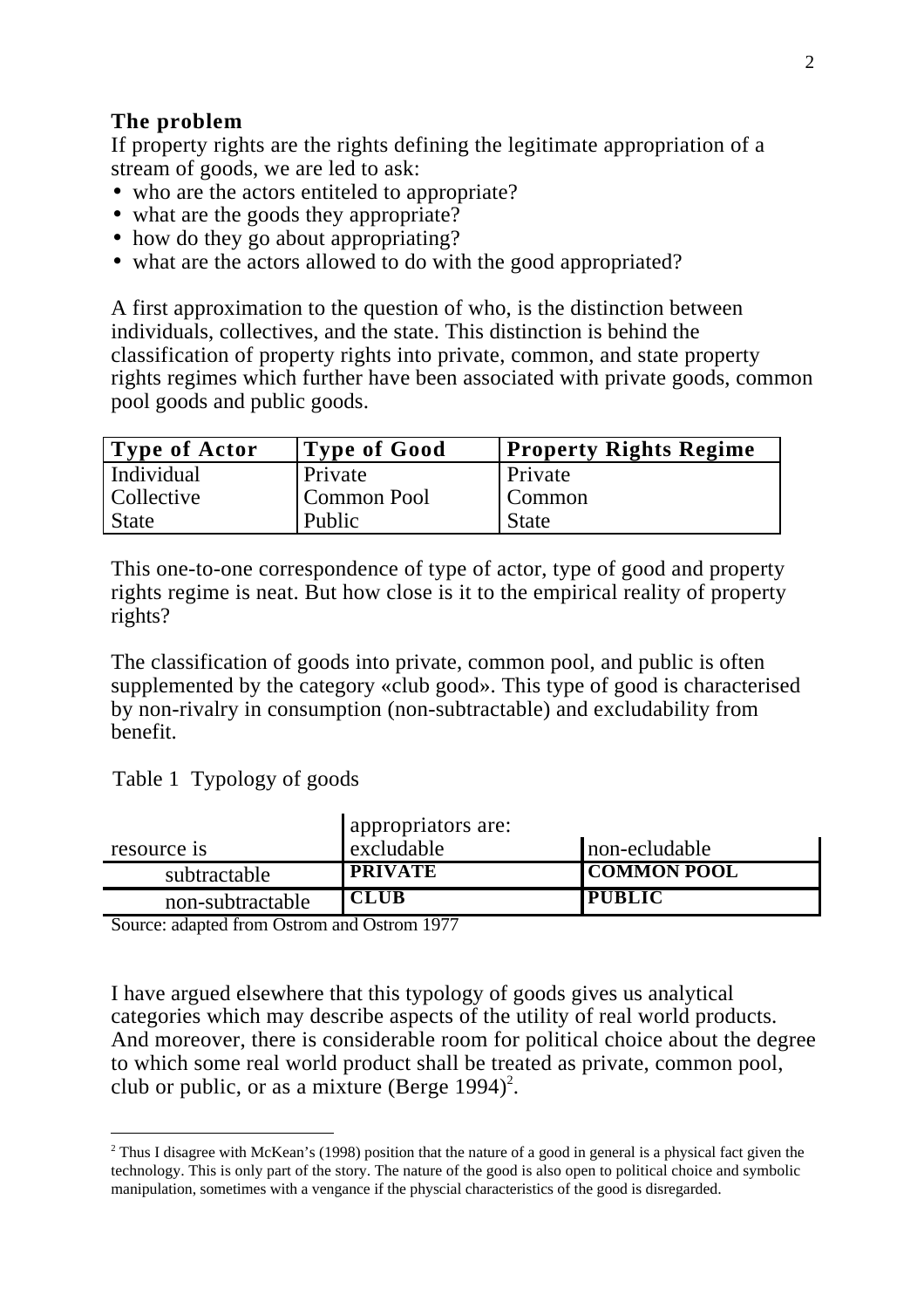Several recent studies of property rights emphasise their embeddedness in a political system and emergence from a political process (Brouwer 1995, Sened 1997, Hann 1998). Thus the definiton of property rights as being one or another type is an interesting fact in itself, and should be expected to vary among societies.It is usually taken for granted that private property rights include all the claim-rights, privileges, powers and immunities<sup>3</sup> recognized by (mature) legal systems (Honoreé 1961). However, the discussion of private property rights is usually focusing on the right of exclusion which is presumed closely tied to the right of alienation either in bequeathing or in trade<sup>4</sup>. Without the right of alienation and exclusion the bundle of rights seem to be theoretically uninteresting for the (private) property rights paradigm. However, a right, even if in itself inalienable and only partly or conditionally excludable, may give rise to a valuable stream of goods, some of which may be alienable. And in between the alienable and inalienable there are all the possible variations of the conditionally alienable. These rights can be as private as any completely alienable and excludable good<sup>5</sup>. The problem is not alienation or not, but monitoring and enforcement of whatever rights there are.

In discussing state property rights it is focused on their public character. They are by some seen as being held in trust for the people and should be managed by the wise and well intentioned state bureaucrats for the greatest good of the greates number of people. By others it is focused on the inherent difficulties in  $\overline{a}$ 

|                  | <b>RELATION OWNER NON-OWNER</b> |             | <b>ITS NEGATION</b> |
|------------------|---------------------------------|-------------|---------------------|
| Use aspects      | claim-rights                    | duties      | no-rights           |
|                  | privilege                       | no rights   | duties              |
| Exchange aspects | powers                          | liabilities | no-powers           |
|                  | immunity                        | no-powers   | liabilities.        |

**<sup>3</sup>** Hohfeld's (1917, 1917) conception of legal relations applied to the relation between owner and non-owner in relation to an object also contains the negation of this relation as seen from the owners position:

 $4$  The focus on alienation is probably a consequence of the «Coase Theorem» (1960) stating that in a neoclassical economy «free» trade in assets will always lead to an optimal resource utilisation. Hence, assignment of property rights do not matter for efficient outcomes, while any restriction on trade will be detrimental to it. However, Coase also recognized the limitations of this theorem. The assumptions require that all actors are rational and possess complete information about all other actor's preferences and strategies, and that transaction costs are zero. Recognizing this, the conclusion is that politics, institutions and distribution of rights do matter. The impact of restrictions on alienation is far from obvious.

 $<sup>5</sup>$  McKean (1998) points to the problems flowing from our use of «private» both for a type of good, a type of</sup> actor, and a bundle of property rights. We lack a precise technical language for the discussion of property rights and institutions. Buck (1998:2-5) demonstrates how technical terms in law and political science can convey different meanings.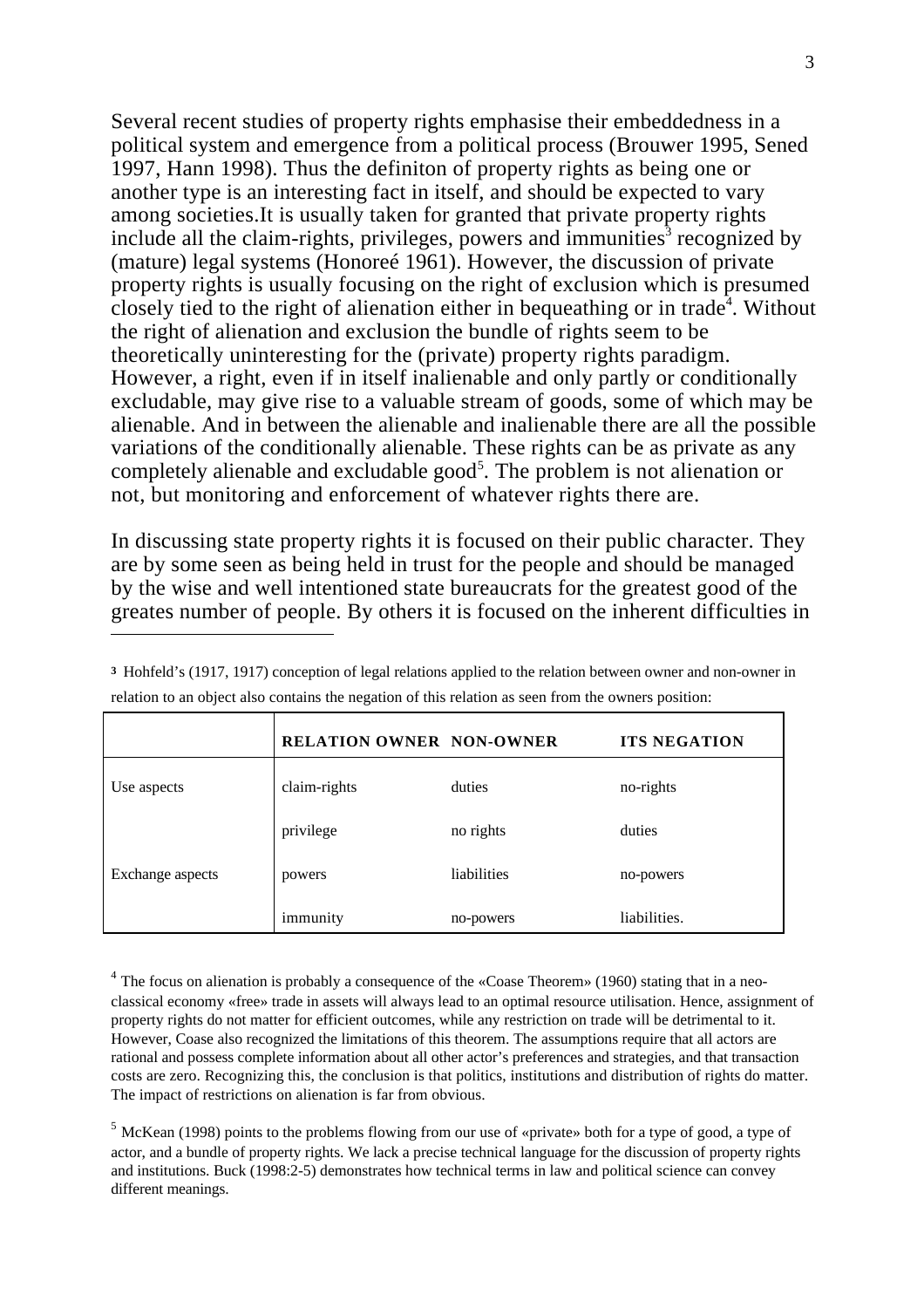designing rules to do this even in the best of circumstances, and the many examples of states with corrupt servants making state property into something best described as open access or even their own private property should warn agains too much faith in the state.

In between the discussion of private and public property, the common property rights are by some seen as the ideal combination of private and state aspects of property, and by others as getting the worst combination of the two . It is well within the probable that all arguments about the virtues and shortcomings of common property may be true in some specific context and with some specific combination of rights and duties as defined by some specific political system. It is impossible that all arguments can be true in general.

Given the dependence on political systems, it would seem interesting to investigate empirically how property rights are defined and how they are distributed. This is no small task. To make it more manageable it is here limited to property rights to renewable resources (timber, pasture, wildlife, fish, etc) and the ground on which these are found. Also all which is located below the ground is excluded. The areas of interest will be called «uncultivated lands» and will include what others have called rough lands, wilderness, mountains, forests, etc. The discussion will be limited to legal techniques used in assigning property rights. The question of distibution has to be dealt with later.

#### **Bundles of rights.**

Rights seldom come one by one. Usually they are defined generally and will be thought of as bundles in the sence that the general description of them will allow for some kind of specification into «elementary» rights. The rules of specification, however, may vary. This leads to a conception of different bundles of rights.

The rights and duties of an owner of some particular resource is defined in several ways:

- customary behaviour towards the resource as defined by the local culture
- legislation defining the rights and duties of a holder of the particular resource
- public legislation on environmental protection and resource management
- ideas of equity in dealing with competing interests in the resource

Rights are often defined in an inclusive hierarchy where each category implies the rights in lower level categories (Schlager and Ostrom 1992). Rights of alienation implies rights of management and exclusion. Rights of exclusion implies rights of access and management, and rights of management implies rights of subtraction (Figure 1). Theoretically the five rights can be combined into five packages containing more and more extensive rights. They are often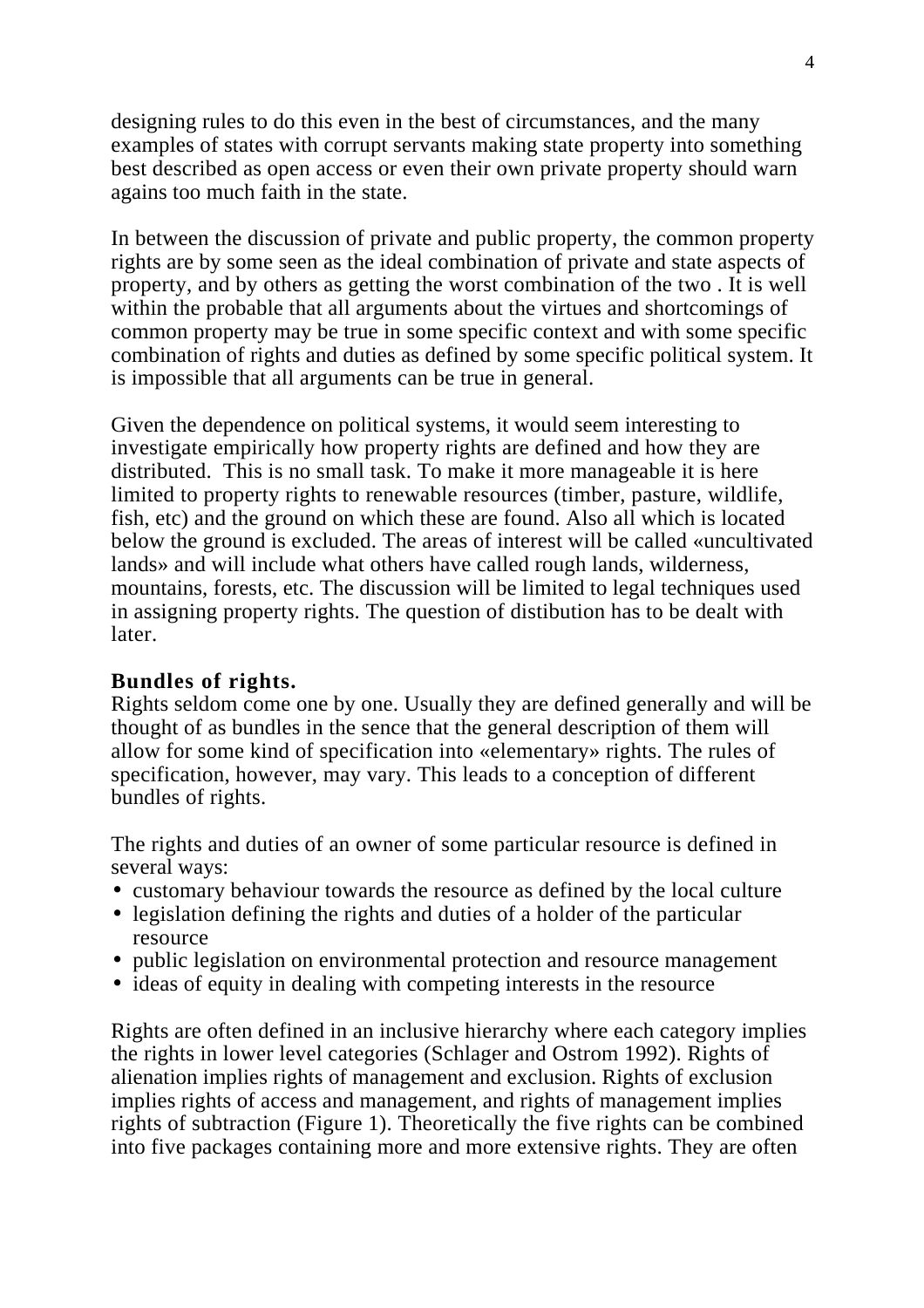seen to correspond to some particular role in the social system managing a resource (Table 2).

The definition of «owner» in table 1 corresponds to the view holding that only right of alienation and exclusion will constitute «real» private property. Is this in fact the preferred way for legal systems to define owners? To what extent does the law prohibit, allow or proscribe some way of breaking up this hierarchy?

#### **Figure 1 Hierarchy of rights** \_\_\_\_\_\_\_\_\_\_\_\_\_\_\_\_\_\_\_\_\_\_\_\_\_\_\_\_\_\_\_\_\_\_\_\_\_\_\_\_\_\_\_\_\_\_\_\_\_\_\_\_\_\_\_\_\_\_\_\_\_\_\_\_



Operational choice rules

\_\_\_\_\_\_\_\_\_\_\_\_\_\_\_\_\_\_\_\_\_\_\_\_\_\_\_\_\_\_\_\_\_\_\_\_\_\_\_\_\_\_\_\_\_\_\_\_\_\_\_\_\_\_\_\_\_\_\_\_\_\_\_\_ Source: Schlager & Ostrom 1992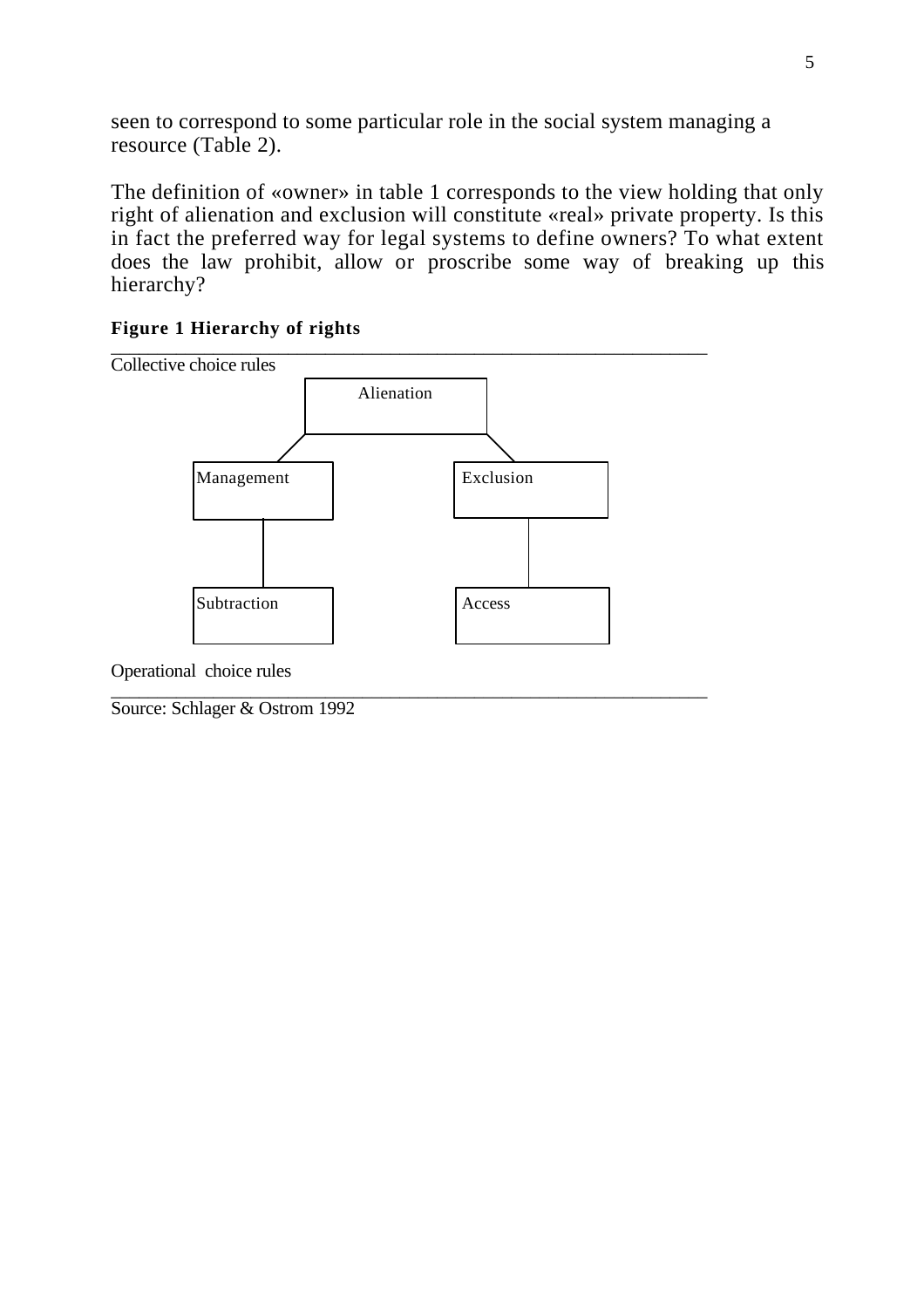|             | Owner | Proprietor | Claimant | Authorised | Unauthorised |
|-------------|-------|------------|----------|------------|--------------|
|             |       |            |          | user       | user         |
| Alienation  |       |            |          |            |              |
| Exclusion   |       |            |          |            |              |
| Management  |       |            |          |            |              |
| Subtraction |       |            |          |            |              |
| Access      |       |            |          |            |              |

**Table 2 Bundles of rights associated with positions in the resource management system.**

Source: Schlager & Ostrom 1992

The bundles of rights defined by table 2 can be said to represent an action oriented specification of rights. It emphasises what an appropriator may legitimately do with whatever is owned. But this is not the only approach to specification of rights relevant for resource management. If we take the standard ownership position as given, one may further think of two other ways of specification of rights to resources. One is the specification of the resources to which the rights apply as illustrated by the case of Norway below. The other is the specification of rights developed in the trust institution. If the hierarchical specification in table 2 is called action oriented, the trust specification can be called utility oriented in the sense that its origin was the problem of securing the longterm utility of some resource for a specified group of persons.

#### **Trust ownership**

 $\overline{a}$ 

In the English and American jurisprudence the trust institution allows separation of legal, managerial and beneficial ownership rights in a way different from what is stipulated in table 2. In a trust the owner according to law and equity has a package of rights put together differently from the hierarchical system of table 2 (see table 3). For land trusts the owner, called trustee, will usually only have the power to alienate the land and enough of the other rights to excersise the right of alienation in conformity with the trust put in him or her. The benficiary of the trust will retain the rest of the rights and duties. But rights of management may be delegated to some professional while the beneficiary has access and withdrawal rights to the net utility of the property: the net stream of income and other goods it generates. Then the rest of the rights of exclusion, management, subtraction and access are shared according to what needs the manager has and to the benefit of «cestui-quetrust» $\mathfrak{s}$ .

The flexibility of this system and its ability to address new concerns also in resource management is evident in the development of public trusts such as «The National Trust for Places of Historical Interest and National Beauty» in England.

<sup>&</sup>lt;sup>6</sup> For technical terms it is referred to Black's Law Dictionary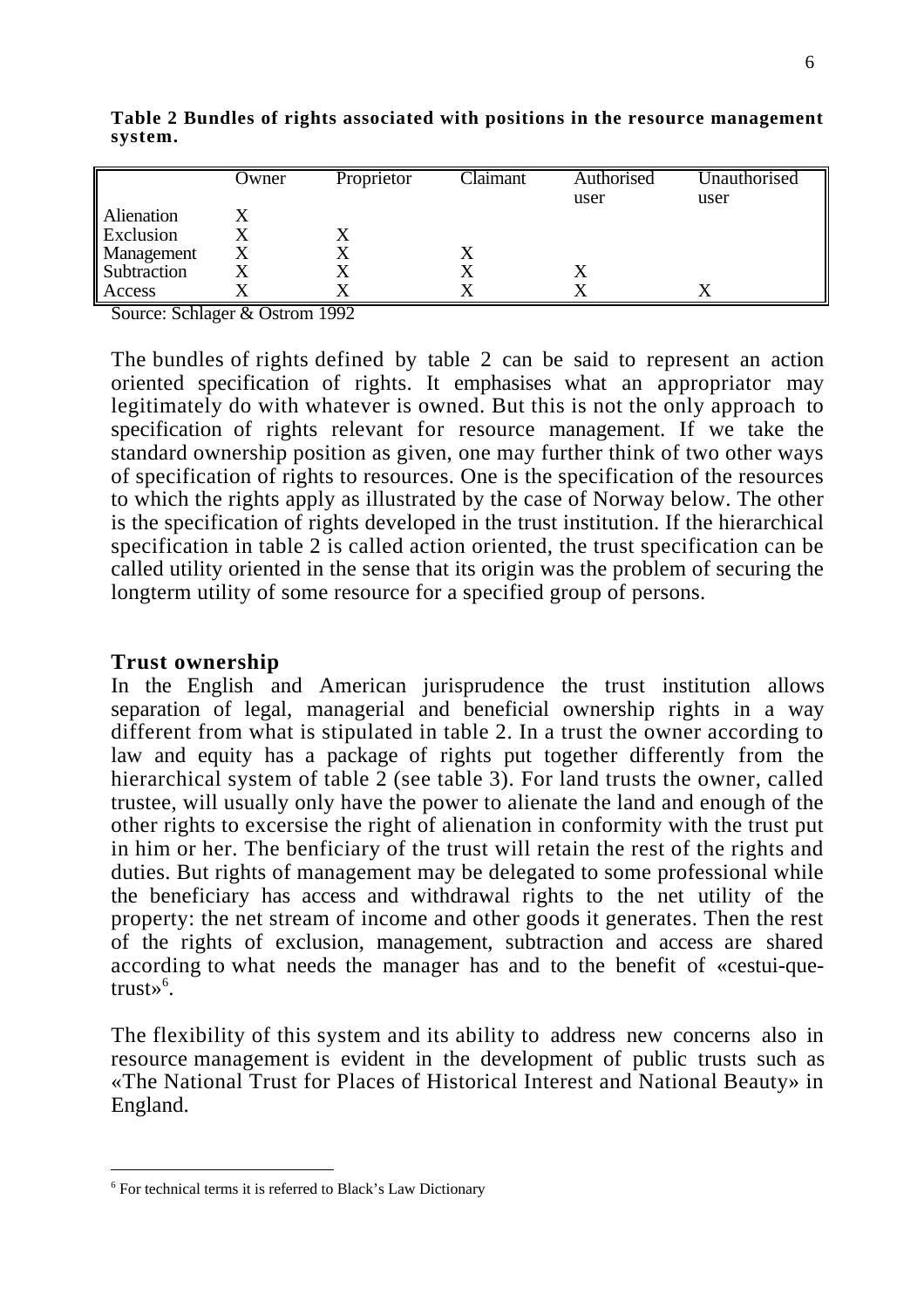|                                                  | Trustee                                 | Cestui que trust<br>(beneficial use) | Manager<br>(managerial use)        |
|--------------------------------------------------|-----------------------------------------|--------------------------------------|------------------------------------|
| Access<br>Subtraction<br>Management<br>Exclusion | $\Lambda'$<br>$\mathbf{A}$<br>$\Lambda$ | (X)<br>X)<br>X)<br>X)                | $\Lambda$<br>X)<br>$\Lambda$<br>X) |
| Alienation                                       |                                         |                                      |                                    |

**Table 3 Bundles of rights as defined by the trust institution.**

Again one can ask about how legislation in different countries recognizes the various rights and duties of ownership and which combinations are allowed. To what degree do rights and duties come in fixed bundles, often without specification, and to what degree can they be specified and distributed to different actors? And how do the allowed bundles go together in relation to the various kinds of resources?

As a point of departuren for these investigations I will describe property rights rules for renewable resources in uncultivated land in the case of Norway. The choice of Norway is based purely on accessibility. It is the case I know best.

#### **Norway**

The most ancient distinction of property in Norway is probably the distinction between the private holding of the family (the infields of the farm) and the rest of the land (the uncultivated lands) used in common with the other households in the community. In most of southern Norway the more productive forest land and pastures have through a historical process become extensions of private farms, groups of farms or it has become the resources of business corporations. The bulk of the more remote of the uncultivated lands in Norway, the mountains and remote forests and pastures, are defined as some form of state property called state commons.

For the uncultivated lands Norwegian jurisprudence have traditionally divided resources into the following categories:

- timber
- fuelwood
- pasture<sup>7</sup>

 $\overline{a}$ 

- wildlife (with further distinctions of big game and small game)
- freshwater fisheries (with further distinctions of anadrome fish (salmon and brown trout) and other fresh water fish)
- lakes and streams
- ground and remainder.

 $<sup>7</sup>$  The right to gather fodder (cutting grass, collecting moss and leaves etc.) have been important, but are not</sup> explicitly dealt with in the acts on commons. However, such rights are mentioned in the act on land consolidation (Act of December 21 1979) §36.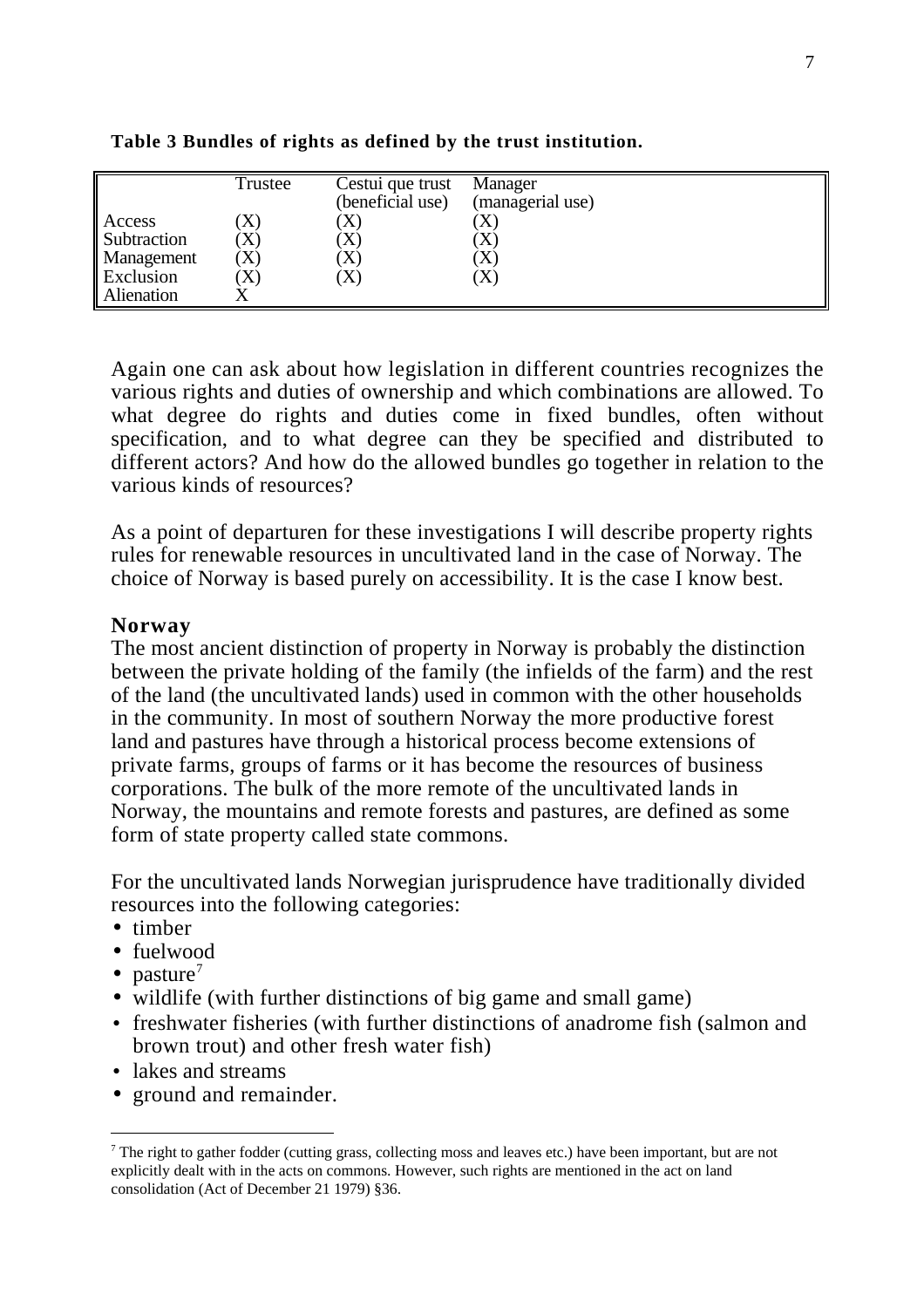The categories appear in the law code with different rules. The owner has different rights and duties in respect of this particular resource (see Table 4). The rights to utilise these resources can be held by two types of entities: legal persons and cadastral units.

The major categories of rights holders recognised are

- the state
- municipalities (primary («kommune») and regional(«fylke») municipalities)
- Statskog  $SF^8$
- citizens and other legal persons
- the Saami
- farmers
- farms $<sup>9</sup>$ </sup>

 $\overline{a}$ 

The state, the regional governments and Statskog have clearly different rights and duties in holding property for the public interest. But we should also note that they can hold ordinary private property. The interesting distincion is thus not their definiton as state, municipality or government corporation, but the purpose for which they hold property.

|                                   | ground and<br>remainder             | pasture,<br>timber, and<br>fuel wood | fishing and<br>hunting of small<br>game except<br>beaver | hunting of big<br>game and<br>beaver          | pasture and<br>wood for<br>reindeer herding                                      |
|-----------------------------------|-------------------------------------|--------------------------------------|----------------------------------------------------------|-----------------------------------------------|----------------------------------------------------------------------------------|
| Rights of<br>common               | no                                  | yes                                  | yes                                                      | yes                                           | yes                                                                              |
| Co-ownership                      | in common                           | joint                                | joint                                                    | joint                                         | joint                                                                            |
| Unit holding<br>rights            | cadastral<br>unit                   | cadastral<br>unit                    | registered<br>persons                                    | registered<br>persons                         | reindeer herding<br>unit registered in<br>the local reindeer<br>herding district |
| Use and<br>quantity<br>regulation | internal<br>("owner")<br>decision") | internal<br>("needs of<br>the farm") | internal<br>("owner")<br>decision")                      | external<br>("publicly<br>decided<br>quotas") | internal<br>("needs of the<br>industry")                                         |
| Alienability                      | inalienable                         | inalienable                          | inalienable                                              | inalienable                                   | inalienable                                                                      |
| Power of local<br>choice          | yes                                 | yes                                  | yes                                                      | yes                                           | yes                                                                              |

#### **Table 4 Resource specific property rights regimes in Norwegian forest commons**

Source: Norwegian statutory law. See references for «Act on ....»

<sup>&</sup>lt;sup>8</sup> Statskog SF is a corporation 100% owned by the state and possess among other things title to the ground in all state commons. It is charged with the duty of utilising the resources in the state commons and other state lands profitably. (see <http://www.statskog.no/English.htm>)

<sup>&</sup>lt;sup>9</sup> To label the farm as a type of «owner» is not conforming to current legal terminology in Norway or elsewhere as far as I know. As long as the rights are inalienably attached to the farm they are considered to be part of the estate held by the farmer. However, for the analytical purposes here it has seemed useful to introduce the distinction between the farmer and the farm since the distinction in the legislation is used systematically for different types of resources.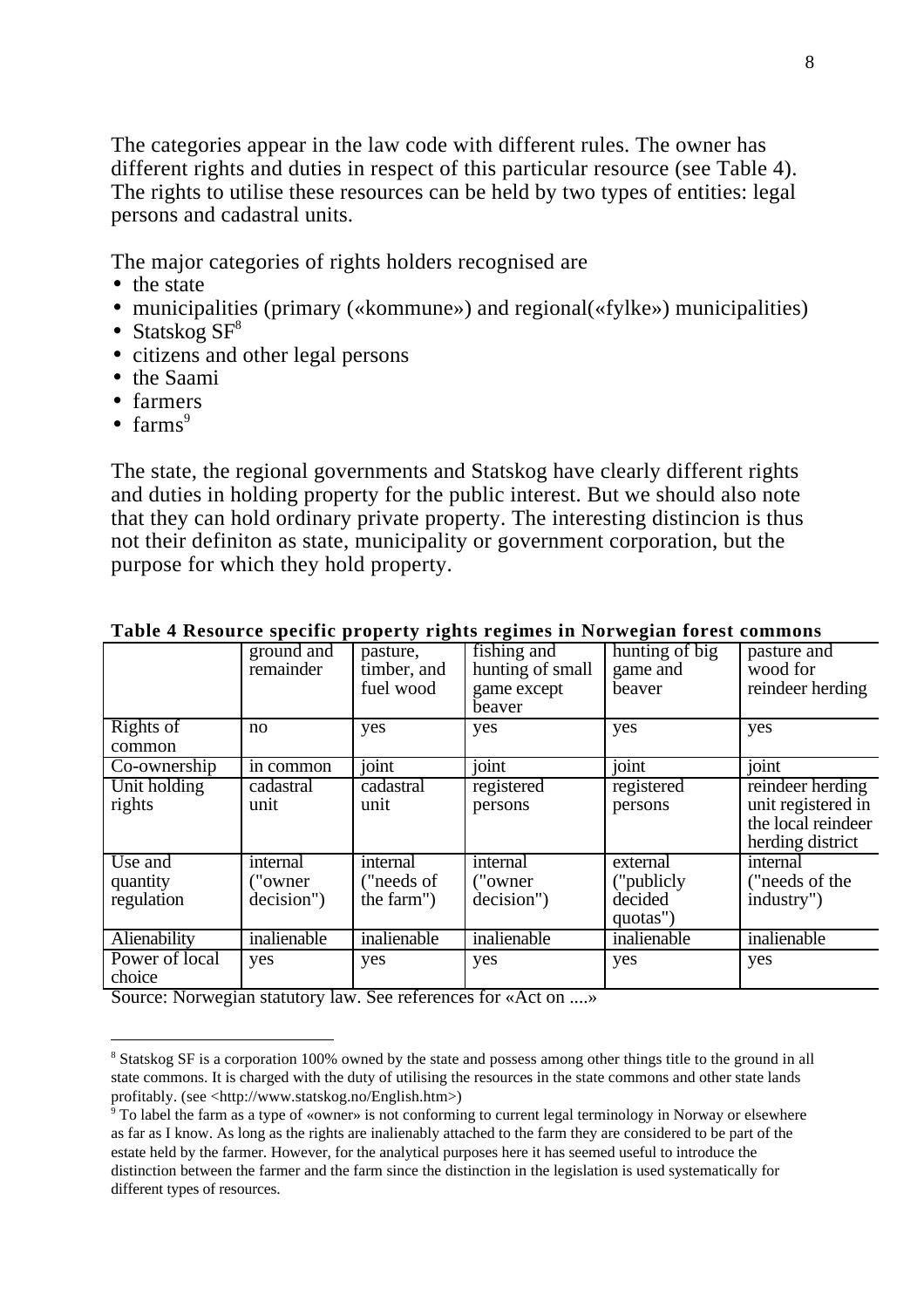The main principle organising the system of rights and duties is the ownership of the ground. If nothing is said in statutory law or established by custom the owner of the ground also ownes other resources attached to the ground or flowing over it (wildlife, water, fish). But for the uninhabited lands there are old usages establishing rights of common. These were made statutory in the Royal law code of Magnus Lawmender of 1276, last revised in 1992. New types of commons were enacted in 1857, and in 1997 a government commission proposed legislation of a new type of commons tailored to the Saami communities in northern Norway (NOU 1997:4)

We see here that different rules regulate who can appropriate which goods from the different categories of resources (table 4). There are regulations of the means they are allowed to employ (technology). Some rights and duties are conditional on residence requirements. Those living close to the resource are given more extensive rights than others.

In Norway public legislation affects the scope of rights in forests, wildlife and fish by rules on application of technology, by limiting time of harvesting, by ruling on which species may be harvested, and by setting aside particular areas with more restrictions than the surrounding areas (protected areas).

A second organising principle is that many of the important rights of common run with the land, the farm. The stipulation that farms may hold rights is embedded in the legal code even though farms are not recognized as legal actors. A resource, such as pasture, held by a farm is in general inalienable from the farm where it is considered to be necessary for the viability of the farm seen as an economic enterprise. Two principles used in stinting of the usage of the commons are closely related to this. One is to limit the rights of timber to the timber needed on the farm (sale of timber taken in the commons is illegal). The other is to limit the number of livestock on pasture to the number fed on the farm during the winter (beasts «levant et couchant»).

When ground-owner and user of a resource are different persons the relation can be organised in several ways, and it may be different for different classes of resources. It may be that

- the right of usage is attached to a particular property (a farm), or
- the right of usage goes with a particular person or household; also
- the right of usage may be inalienably attached to either the land or the person, or
- the right of usage may be tradable in a market.

But between the inalienable and the alienable there are rules of renting land and resources. Farmland, timberland and pasture cannot be rented for more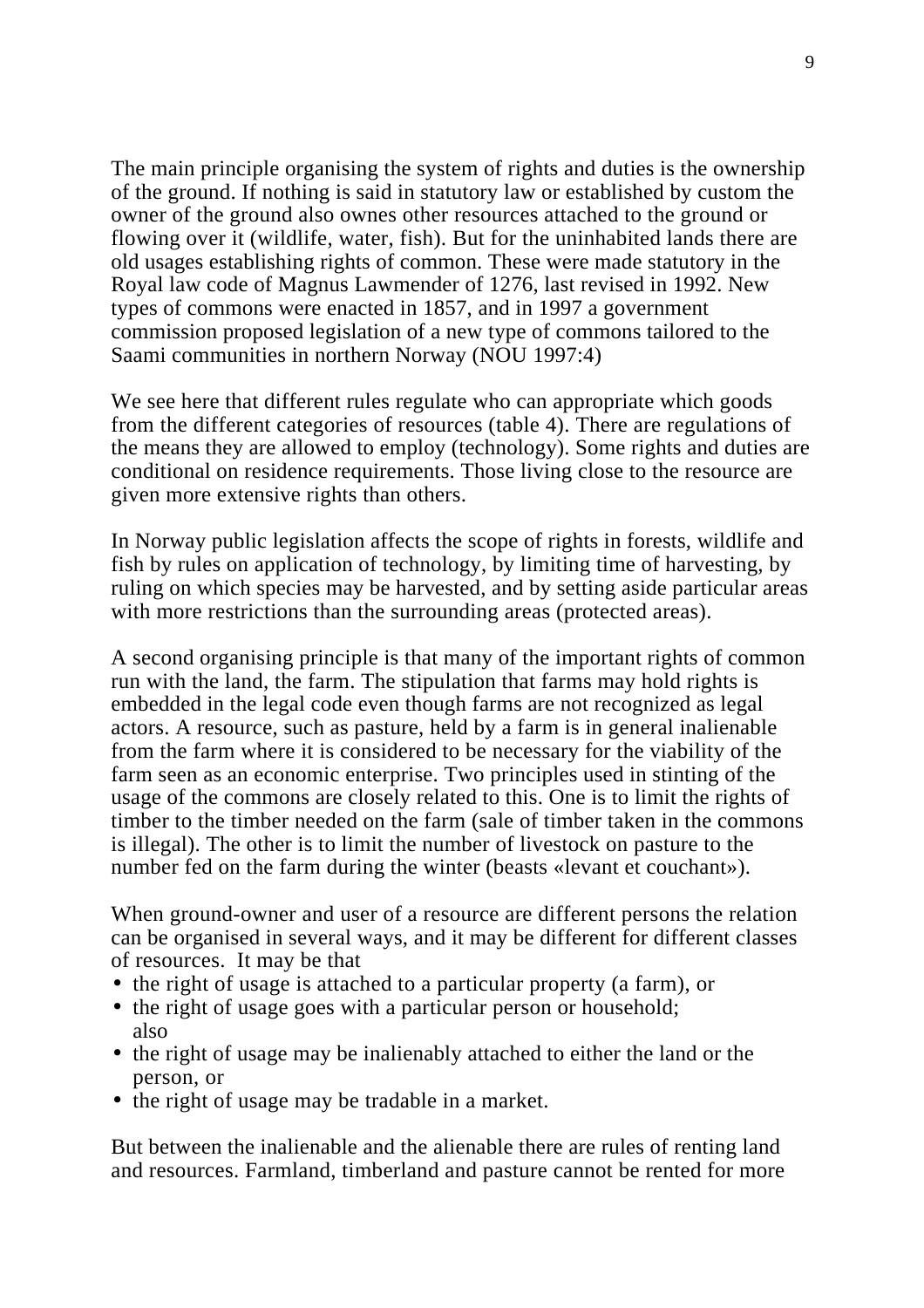than 10 years. Farmland is not unconditionally alienable in Norway. Permission is required both from municipal authorities and from possible successors as these are defined in the law of allodial rights.

|                          | <b>Rights vest</b>                               |                                                              |                                    |
|--------------------------|--------------------------------------------------|--------------------------------------------------------------|------------------------------------|
| <b>Rights vest</b><br>in | inalienable                                      | alienable for a maximum<br>of 10 years                       | <b>Talienable</b> on<br>conditions |
| land <sup>10</sup>       | TIMBER, FUELWOOD, SMALL GAME,<br>PASTURE, GROUND | BIG GAME, FISH,                                              |                                    |
| person                   | <b>ALL MEN'S RIGHTS</b>                          | TIMBER, FUELWOOD,<br>PASTURE, SMALL GAME,<br>BIG GAME, FISH, | <b>GROUND</b>                      |

**Table 5 Links Between Rights of Harvesting Resource and Resource Holder**

The person holding the best title to the ground is called landowner. But this does not imply more than a right to some kind of tax or ground rent. Timber trees, fuelwood, pasture, wild game, and fish may all in principle have different owners. The «remainder» which goes with the ground, is more important. Any new uses of the land, not conflicting with established uses, will fall to the ground owner. And if conflict with established uses occur these may sometimes be bought off. But today we begin to be concerned with the part of the «remainder» which so far has seemed without (economic) value or even have not been perceived at all. At the outset the legal system would consider it to be the property of the landowner. But for instance the fate of wildlife other than game has been uninteresting to the landowner. The water quality of lakes and rivers has been a concern as far as it affected the life and quality of the fish, but in general the concern has not been framed in terms of property rights. The dominant approach in Norway has been public regulation. Acts on wildlife, and environmental pollution have set standards which everybody has to follow.

One can see this as the negation of property rights according to Hohfeld's paradigme. There are only duties and liabilities for everybody, no claimerights, no privileges, no powers, and no immunities. The public regulations are a layer of duties and liabilites put on top of existing property rights. Presumably their efficiency to some extent will depend on how they interact with these.

# **Conclusions on Norway**

Ownership of the ground has during several centuries been growing in importance for the organised usage of various kinds of resources. In the land consolidations during the last century one repeatedly encountered situations  $\overline{a}$ 

<sup>&</sup>lt;sup>10</sup> In this case the terminology may be confusing. Rights vesting in land will her mean that the cadastral unit is seen as a «subject» capable of holding rights like we are used to see a legal person do.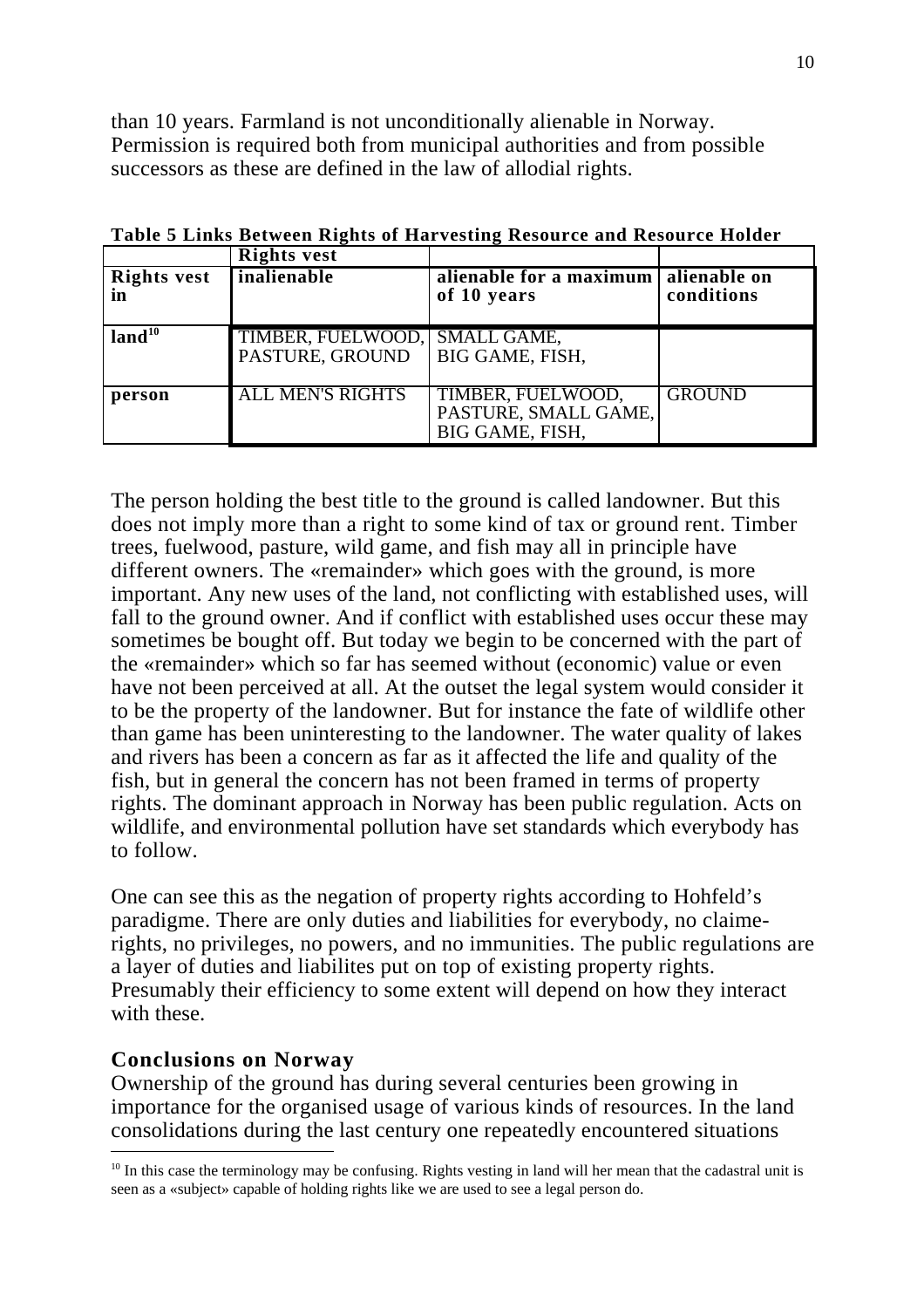where the resources of an area was subdivided in a way that for example gave the pasture to A, the pine timber to B, the deciduous trees to C while the fuel wood, fishing, and hunting were held in common by the three. Nothing was said about the ground. The way this has been interpreted by courts in our century is to see the three persons as owning as much of the ground as the individually owned resources needed (see Austenå 1965). In the absence of other evidence, no one in particular is to be considered the owner of the ground before others (but there was a long debate and many cases of inequitable divisions before this view emerged).

The comparative lack of interest in the ground itself in the customary law of Norway is understandable. There was no use for the ground itself. The important goods were the pasture, the timber and the wild game.

In feudal society the ground itself became an organising principle. It became a symbol of the lord's control of the ground, his property rights in the land (the dominium directum) as distinct from the use and profit from the soil (dominium utile). The kings of the first modern states (Sicily, Normandy and England; see Berman 1983) claimed property rights in the ground of their countries. Thus ground ownership was at the core of the formation of modern states. A contemporary state could have used the dominium dirctum thesis of the Crown as a legitimation of public regulations. But for this it is no longer needed.

Its current importance is probably due to its inclusion in the property rights theories gaining political power in the 17th and 18th century. The most profitable way of organising property rights was believed to be to join the ground and all the resources within an area in the same estate, the dominium plenum. This was thought to be the ideal situation for economic development. From this theory came the many arguments for enclosure which was vigorously pursued by Denmark-Norway, Sweden-Finland and England from the18th century (but particularly England started much earlier). In Norway not much happened until the middle of the 19th century.

Thus the interesting things about Norway is first the continuous existence of extensive areas owned in common, basically governed by the same legislation since the 12th century. The enclosure policies did not get going until it was too late. The second interesting thing is the way rights of common and landownership has been codified and included in a system of land ownership by the use of ground ownership as an organising principle.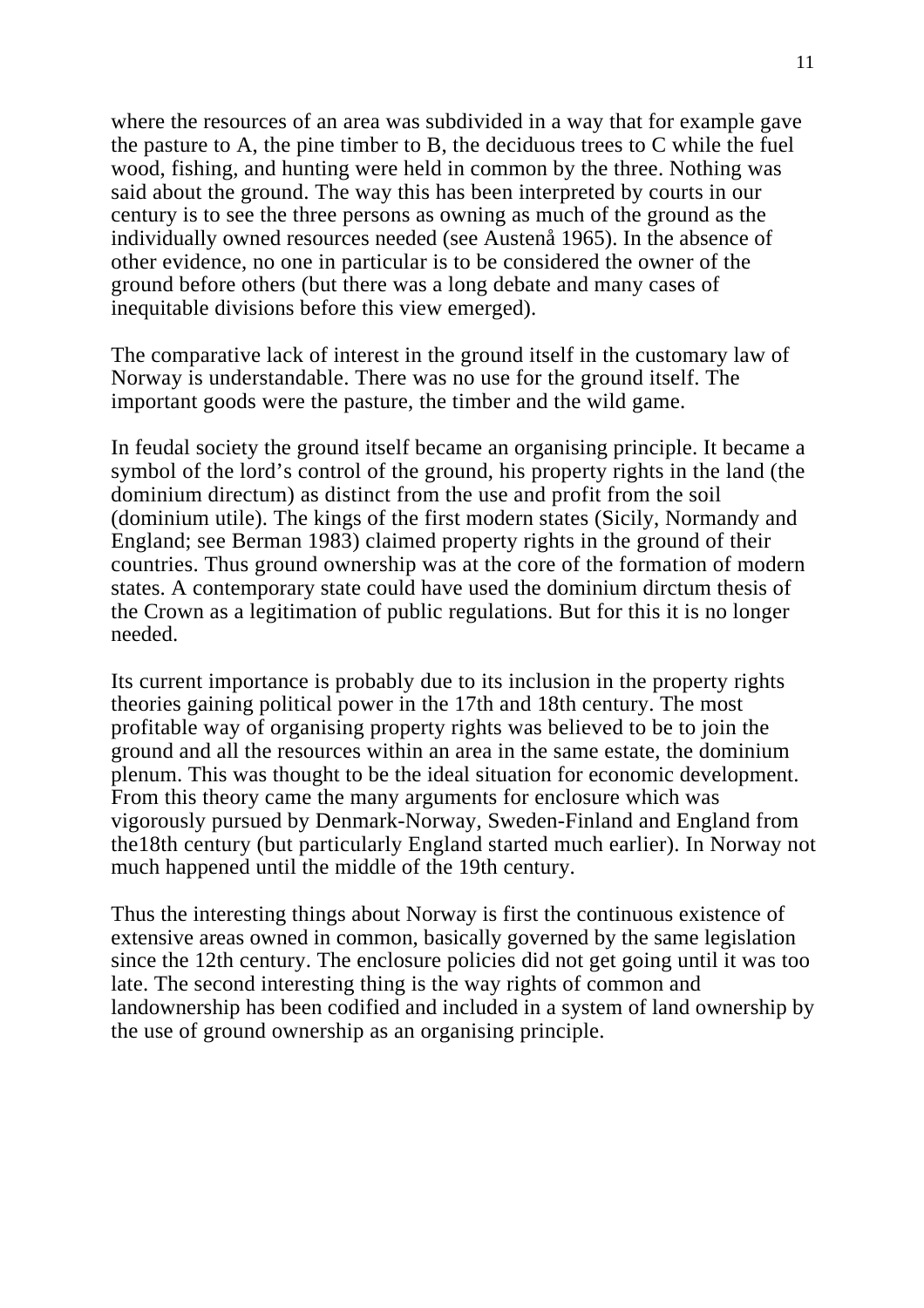#### **England**

The legal techniques available in England seems to encompass all those found in Norway and then some more. Particularly the trust institution should be mentioned.

Historically the same distinctions as those used in Norway are found.<sup>11</sup> The rules about pasture and fuelwood are more detailed and more varied, probably signifying that it was more scarce. The complicated divisions of property rights is illustrated by Rackham(1989) in his investigation of the the history of the Hatfield Forest. Around 1550 the king gave all his interests in Hatfield Forest to Lord Rich. Part of the Forest was already owned by the Barrington family. In 1592 the Rich family sold their interests in it to the Morleys of Great Hallingbury. In Rackhams words:

«The Forest had been the Crown's, and the manor someone else's, for much of the middle ages, and this had led to disputes; but the new separtion was different. Lord Morley had bought not only the Forestal rights (by now reduced to little more than the rights to keep deer) but also the soil of the whole Forest and the trees in the western two thirds. Barrington already had the trees (but not the soil) of the north eastern third and the right to pasture animals througout the Forest; he now bought the manorial jurisdiction over the whole Forest, including the right to hold courts and to fine offenders (including Lord Morley) against the by-laws. As lord of the manor he now had to deal, not with distant and complaisant Royal Forest authorities, but with a resident owner of the Forest eager to enforce his claims. There was plenty of room for the two lords to dispute which rights each had acquired, and for high-handed commoners to play off one lord against the other.»(p.97)

The separation of ground from the rest of the resources was clearly important. The one with title to the ground was the landowner. For a non-historian it is startling to observe that one could buy «the manorial jurisdiction over the whole Forest». But reading Bloch's (1940) account of the fragmentation of social power (military, political and economic) during the feudal ages one should not be surprised. Instead we here see one source of the local and regional variation of property rights: the local or manorial judicial powers to define and enforce rights and duties in relation to local resources.

Neeson (1993) in her account of 18th century English rural society extends the picture of a property rights system with elaborate distinctions for those resources that mattered, and where most of it, also fractions of pasture for one animal, could be rented and sometimes sold. But limitations on alienability are ubiquitious. Pasture was usually inalienable. Where pasture was of ancient origin, it was defined as a profit á prendre appendant (see Table 6) and attached to the land (or rather the cottage), just as important rights of common in Norway are attached to the farm. More recent rights of pasture created by contract were called profits appurtenant. Depending on the phrasing of the contract some of them became inalienable. If the contract defined the rights in terms of beasts «levant et couchant» they could not be separated from the

 $\overline{a}$ 

<sup>&</sup>lt;sup>11</sup> For detailed documentation on the 18th century see Neeson 1993.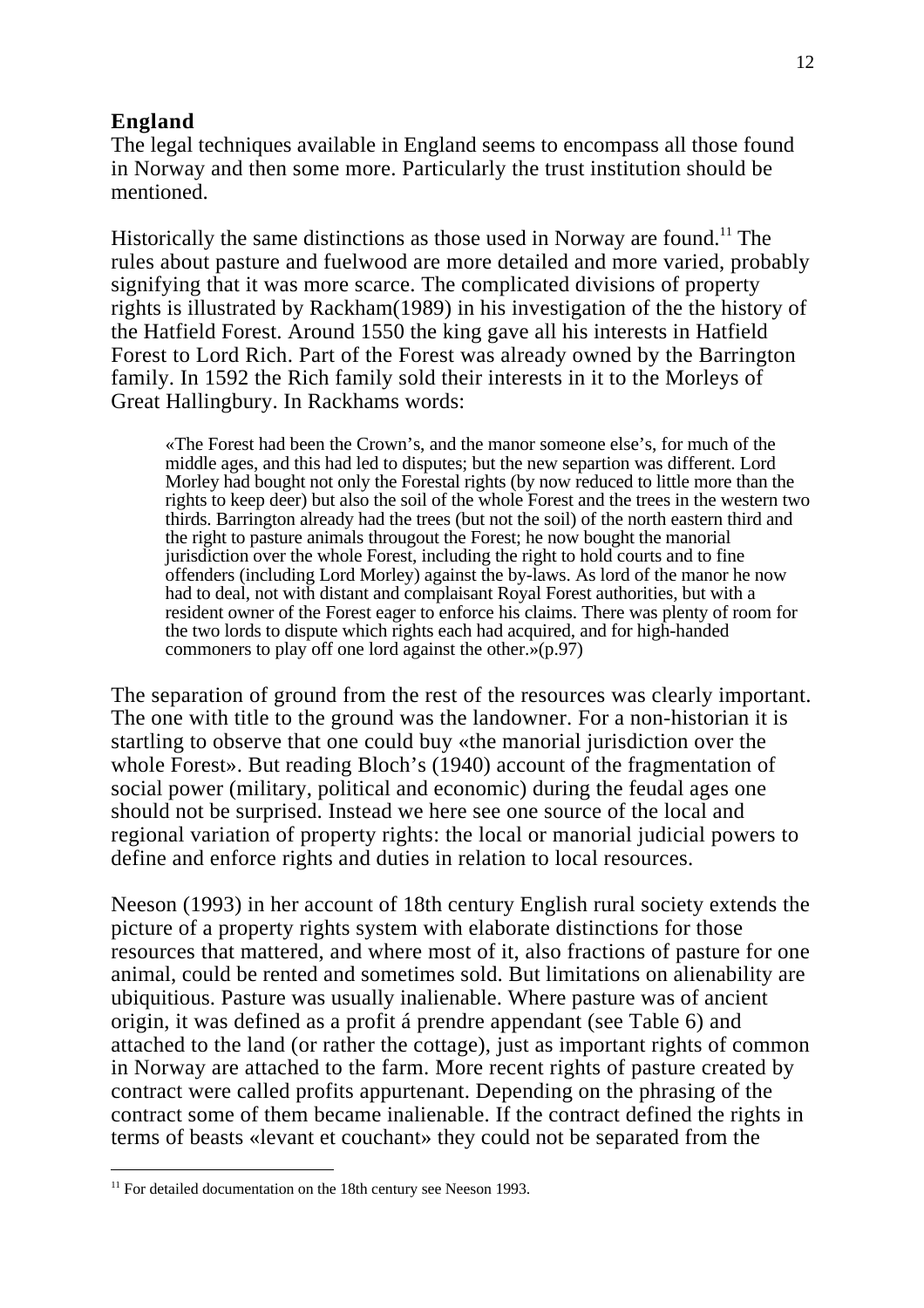cottage. But if it was defined as a specific number of beasts the rights were alienable. Once they were severed from the cottage they became common in gross. (Neeson 1993:82-83).

Even more varied and ingenious were the ways in which grazing on the commons were stinted. The commoners were very sensitive to overstocking and devised through the manorial court by-laws to guard against it. Time frames for grazing, area accessible for grazing, prohibition of agistment of out-parish stock, and number of beasts allowed to graze were variables used in a constantly changing configuration. New by-laws were in many manors promulgated twice a year. One of the strongest arguments for enclosure was overstocking. Neesons (1993:86) observes «The threat to common pasture came less from the clearly defined rights of cottagers than from the larger flocks and herds of richer men.»

**Table 6 Ways of holding Profits-à-prendre (rights of common) in English Land Law**

|                | <b>Rights vest</b> |             |
|----------------|--------------------|-------------|
| Rights vest in | inalienable        | alienable   |
| land           | appendant          | appurtenant |
| person         |                    | in gross    |
| .              |                    |             |

Source: Berge 1998:125

### **Conclusions on England**

One interesting question about England is the degree to which the historical possibilities for defining property rights survive. Technically I think they do. But after enclosure was completed the particular distinctions of various resources were not needed. However, the legal techniques developed remained. And these became important for the kind of capitalism developed in England.

Macfarlane (1998:112), citing Stein and Shand 1974, sees the English common law tradition of treating bundles of rights rather than the total dominon of the thing (as in the Roman law tradition) as being more open to the developments of new rights necessary for capitalist development. The most sophisticated expression of this may be the trust institution (see above). In Canada the trust institution is used as baseline for developing new forms of forest management in something they call an «ecoforestry land stewardship trust model» (Banighen 1997).

In addition to this I would suggest two other aspects of English law as important: the courts of equity, without which the trust insitution could not have been developed, and the strong tradition for developing customary law into common law. Neeson's (1993) account of how the manorial courts were used to regulate and enforce usage of property rights gives a fascinating testimony to the versatility of the customary law tradition. It created variety and tailored usage to local conditions. Berman (1983:325) observes that in the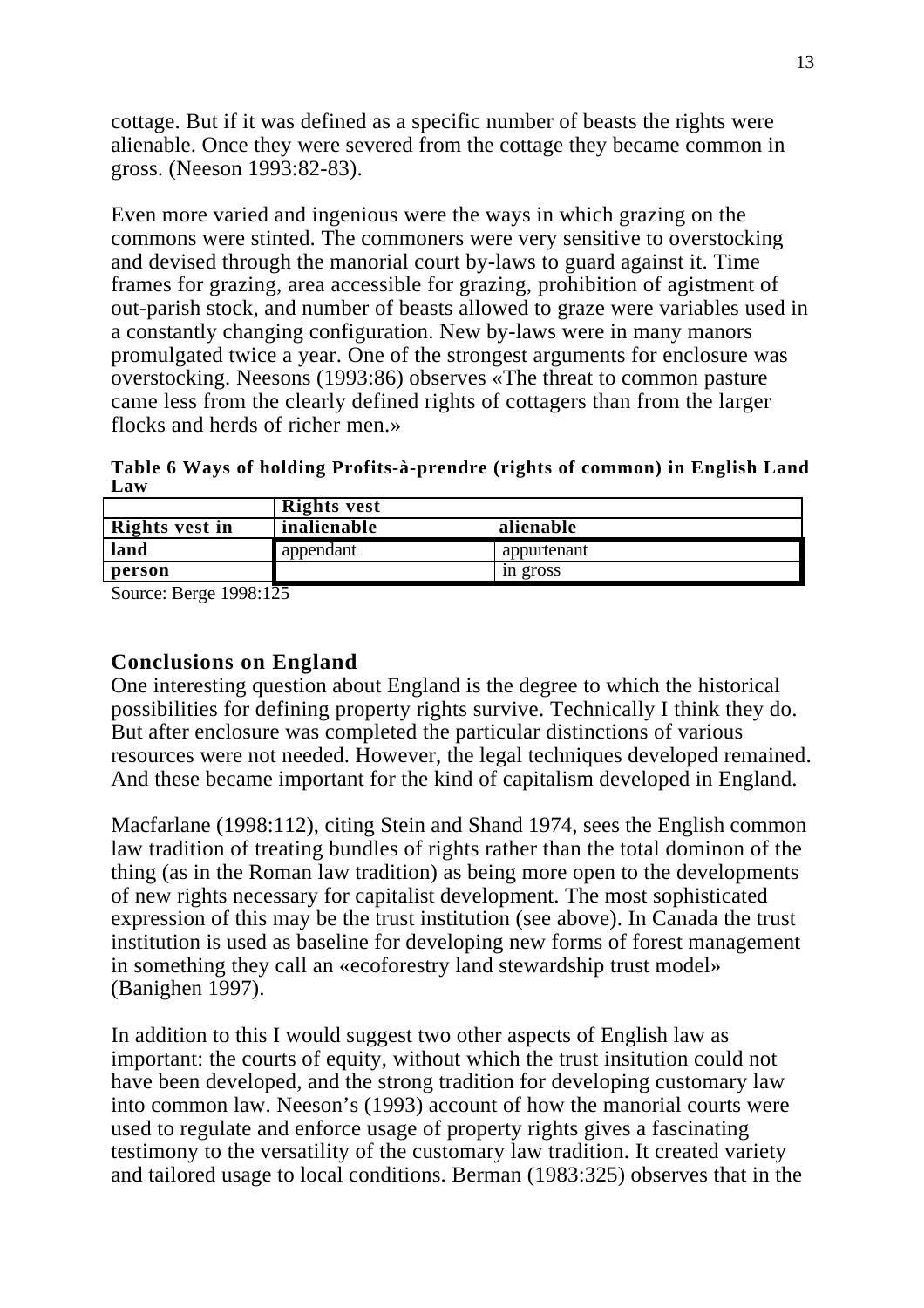medieval society «.., lawmaking itself was regarded as a process of deliberation and discovery. Laws were considered to be either true or false, either just or unjust, and therefore the making and administering of them were not sharply distinguished from their application in case of dispute.» The common law approach to legislation is a continuation of this tradition.

## **Sweden<sup>12</sup>**

In Sweden rights to resources are closely tied to ownership of the ground. Rights in the commons are tied to ownership of some land to which rights in the commons is attached. Only the rights of reindeer herding Saami are rights of common of the profits-à-prendre type. Their rights to pasture, timber and fuelwood, fishing and hunting of small game are, as in Norway, independent of the ownership of the ground as long as they are excercised as part of their traditional industry.

The uncultivated lands and their resources are owned by

- the state
- municipalities
- companies and private citizens
- the Saami
- farmers
- farms

 $\overline{a}$ 

Most of the uncultivated land is owned privately or by the state. But some of it is onwed in common. From old on most of it was local or regional commons («Härads» commons, «Socken» commons, and «Lands» commons) but through the promulgation of the property rights of the Crown in  $1542<sup>13</sup>$  and systematic legislation of enclosure («storskifte») the commons are now extensively reduced. But new commons have also been created.

The Forest Commons of Sweden were created during the years 1861-1918, partly as a result of state interest in developing viable local communities and timber suppliers and partly as an answer to problems remaining from the land consolidation process which had been going on since the 17th century. They are all located in the north of Sweden, in Norrland and Dalarna. In the rest of Sweden similar rules exisit for «Häradsalmenningar» (municpal and parish commons).

<sup>&</sup>lt;sup>12</sup> Sources for the information on the situation in Sweden is primarily Lars Carlsson's (1995) report on the Forest Commons in Norrland and Dalarna in Sweden (see Carlsson 1996 for a summary) supplmented by Österberg 1998, Undén 1969, and the acts on "Häradsallmänningar av 18. April 1952" (Municipal commons), and on "Allmänningsskogar i Norrland och Dalarna av 18 April 1952" (Forest Commons in Norrland and Dalarna).

<sup>&</sup>lt;sup>13</sup> Declaration of Gustav I Vasa of April 20, 1542, p. 228 in Zitting and Rautiala 1971.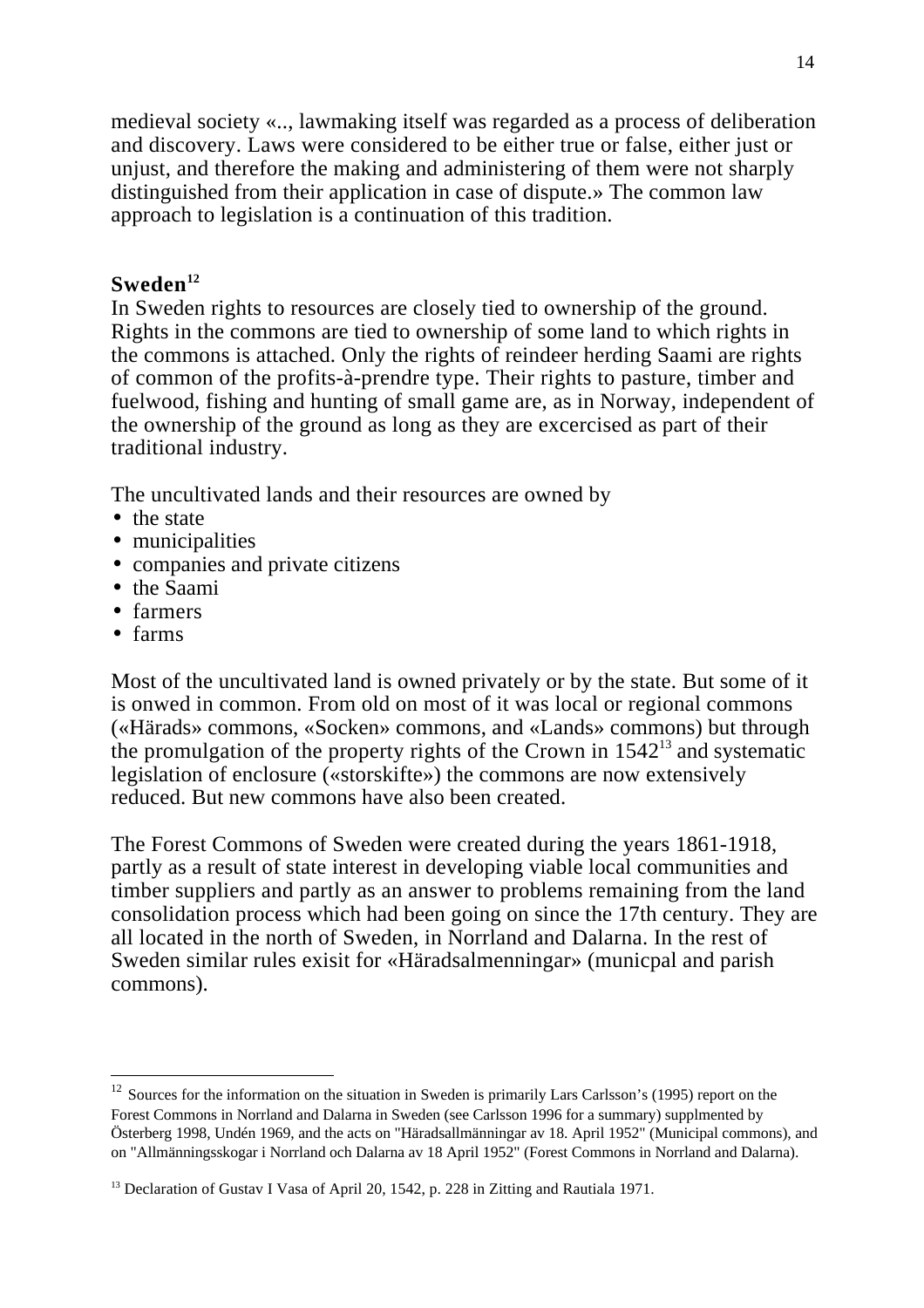All grounds of the commons are inalienably attached to some farm (the cadastral unit). For the resources of the commons the legislation recognises different rules for three types of resource:

- the ground and remainder,
- fishing and hunting of small game and
- hunting of big game.

The most important of the remainder is timber and hydroelectric power. They generate fairly large incomes. For the commons these incomes are the basis of extensive and variable economic activities.

The only rights of common (profits-á-prendre) defined for Swedish commons are the rights of the Saami villages to the pasture, wood, fishing and hunting of small game they traditionally have enjoyed as reindeer herders.

The right to hunt and fish is tied to ownership of the ground. The rights of fishing and hunting are held inalienably in joint ownership by all persons registered as owners of the cadastral units «owning» the commons. There are special rules for the right to hunt big game. The difference from hunting small game is that public regulation determines the quantities which can be harvested. Fishing is often seperated from groundownership, particularly for the larger lakes.

|                     | ground and<br>remainder<br><i>(includes)</i><br>timber, fuel<br>wood,<br>pasture) | fishing and<br>hunting of<br>small game | hunting of<br>big game | pasture,<br>wood, fishing<br>and hunting<br>of small game<br>for reindeer<br>herding |
|---------------------|-----------------------------------------------------------------------------------|-----------------------------------------|------------------------|--------------------------------------------------------------------------------------|
| <b>Rights of</b>    | no                                                                                | no                                      | no                     | yes                                                                                  |
| common              |                                                                                   |                                         |                        |                                                                                      |
| $Co-ownership$      | in common                                                                         | joint                                   | joint                  | joint                                                                                |
| Quasi-owner         | cadastral unit                                                                    | registered                              | registered             | Saami villages                                                                       |
| units               |                                                                                   | persons                                 | persons                |                                                                                      |
| Use and             | internal within                                                                   | internal                                | external               | internal                                                                             |
| quantity            | limits                                                                            |                                         |                        |                                                                                      |
| regulation          |                                                                                   |                                         |                        |                                                                                      |
| <b>Alienability</b> | inalienable                                                                       | inalienable                             | inalienable            | inalienable                                                                          |
| Power of            | yes                                                                               | yes                                     | yes                    | yes                                                                                  |
| local choice        |                                                                                   |                                         |                        |                                                                                      |

| Table 7 Resource specific property rights regimes in Swedish commons |  |  |  |  |
|----------------------------------------------------------------------|--|--|--|--|
|                                                                      |  |  |  |  |

## **Conclusions on Sweden**

In Sweden the importance of the ownership of the ground for organising the rights to the renewable resources is the same as in Norway. But there is one obvious and big difference: the general absence of rights of common (profitsá-prendre). Only the reindeer herding Saami have rights of common. Rights to resources in the commons run only with the land. Only those who own a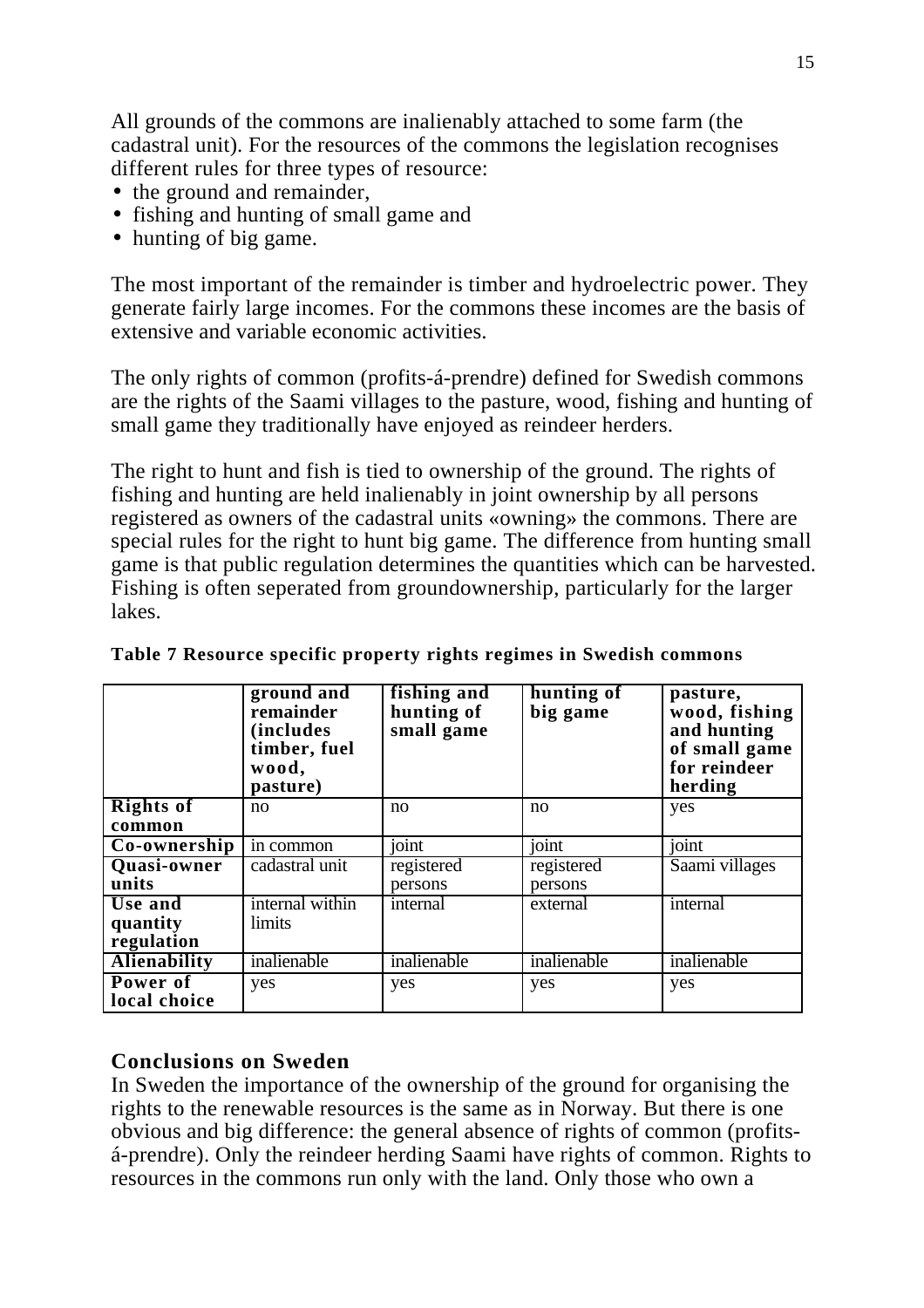cadastral unit have rights to use the commons. These rights are in general (conditionally) inalienable in the same way as in Norway. Purchase of the cadastral unit will give access to the attached property. Two further differences should be noted. The big timber companies are allowed much more freedom to buy forest land and as a group they own a much larger area compared to Norway.

# **Finland<sup>14</sup>**

Until 1809 Finland was a part of Sweden. From 1809 until 1917 it was ruled by the Russian tsar but have from 1809 been able to enact its own legislation. It should be noted that within Finland the Åland Islands (Ahvenanmaa) has it's own legislation. The situation there has not been investigated.

The long period of legal history common with Sweden makes the legislation on resources in Finland very similar to Sweden. This includes a strong link between ground and other resources (including water and rights of hunting, and fishing). Some forests, pasture, and fisheries are owned in common. Many of the forest commons were created after the new act on forest in 1886. As in Sweden the right to ground and resources in the forest commons is inalienably attached to some farming unit. The same applies to pasture commons. On the state lands in the northern part of the country there is rights of common to pasture, fuel wood, hunting and fishing for the local inhabitants who keep reindeer (both Saami and non-Saami).

At customary law people have rights of way and can pick berries, flowers, etc. as long as this does not cause damage to the landowner.

Resource specific rules are found for

- forests
- pastures
- wild game (with further distinctions of big game and small game)
- freshwater fisheries (with further distinctions between salmon and other fresh water fish)
- lakes and streams
- ground and remainder.

Types of owners

- the state
- farmers
- farms

 $\overline{a}$ 

Hunting rights belong to the owner of the ground. On the state owned lands there are special rules of allocting rights. The local population and the state

<sup>&</sup>lt;sup>14</sup> Sources here are Uimonen (1998), Zitting and Rautiala (1971), and Haataja (1947)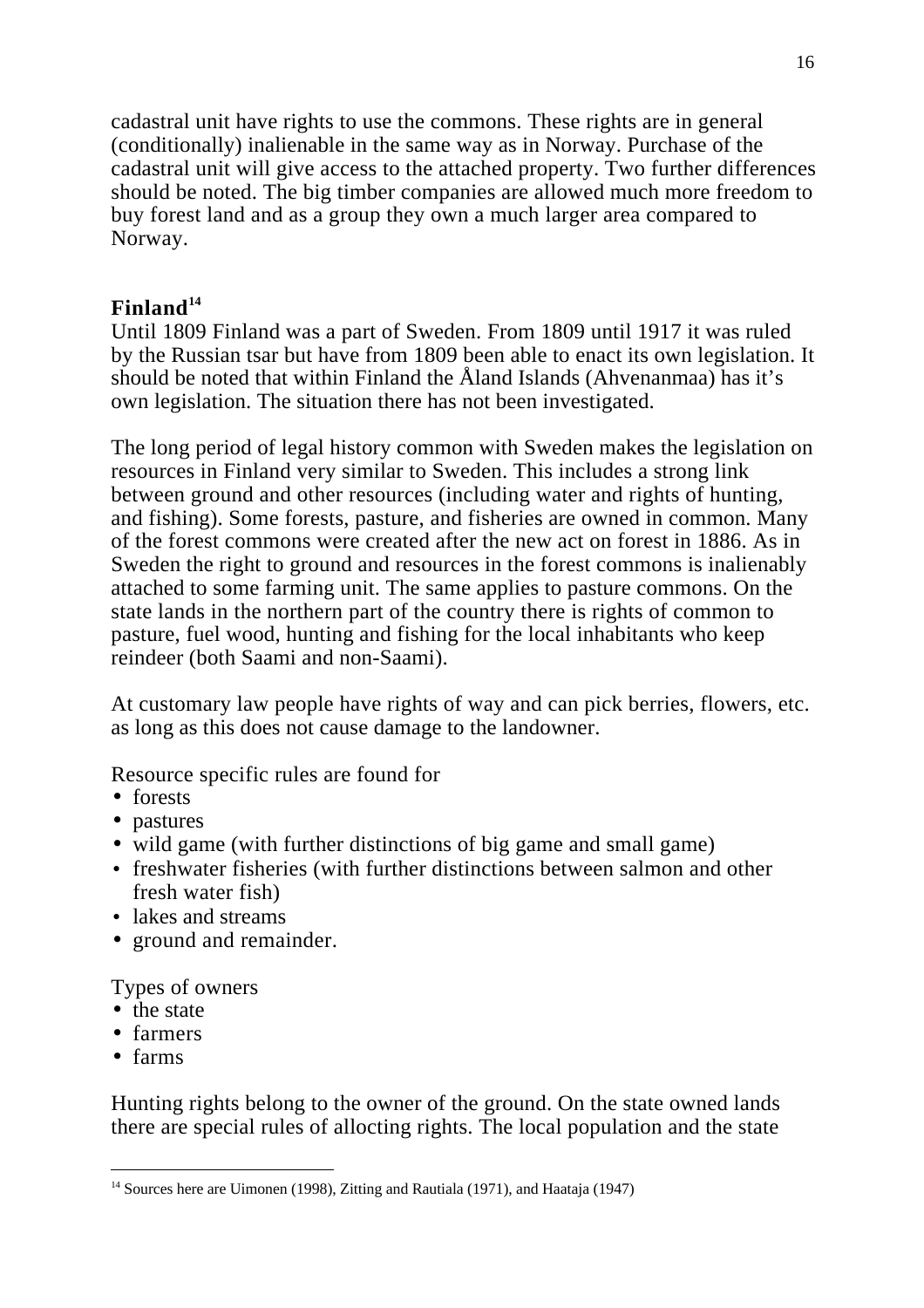administration of the lands have preferential rights. If the rights of these and the conditon of the game population allows it, other may also rent hunting rights for a maximum of 10 years.

Both lakes and streams and pastures are to some extent common property. Rights run with the cadastral units of the local community. Rights of fishing are to some extent separate from ownership of land and lakes. Some are servitudes. There is often local rules about fishing rights on state lands. The old Crown Regalia Fisheries have given the modern state extensive rights to salmon in streams and lakes as well as in the sea. Also private rights to fish in other peoples waters exist. Both the states rights and private rights are defined as servitudes. Since 1895 it has been prohibited to create new such servitudes (Haataja 1947:219-220).

Regulation of hunting and fishing include rules about technology, rules about protected areas and certain periods of the year where fishing or use of certain technologies is prohibited.

Some differences from Sweden can be noted. Corporations, associations and foreign citizens are more restricted in their ability to own ground. Unlike Sweden for example, timber companies cannot in general acquire timber land without permission of the state.

## **Denmark<sup>15</sup>**

 $\overline{a}$ 

From the common origin, and long history of the dual kindom of Denmark-Norway (1398-1814) it is no surprise that in general the legislation of Denmark is rather similar to the Norwegian legislation. But since the amount and character of the uncultivated land area is rather different, some differences are also to be expected. It should also be noted that Greenland and the Faeroe Islands have their own legislation. The situation there has not been investigated.

In Denmark the importance of ownership of ground seems very similar to the Swedish case. And the amount of commons rather similar to England. The enclosure acts of April 23, 1781, on tillage, September 27, 1805, on forest land, and December 30, 1858, on peat land, left very little for common ownership. Only patches like gravel pits, roads of the village, and some pastures were left.

Forest is recognized as a resource class with special legislation. Besides this public regulation of wildlife and nature is strong. The state enacts regulations of which species can be hunted, technology to be used and time periods for hunting and fishing.

<sup>&</sup>lt;sup>15</sup> Source her is the introductory text by Knud Illum (1976) «Dansk tingsret», København, Juristforbundets Forlag. The legal texts have not been consulted.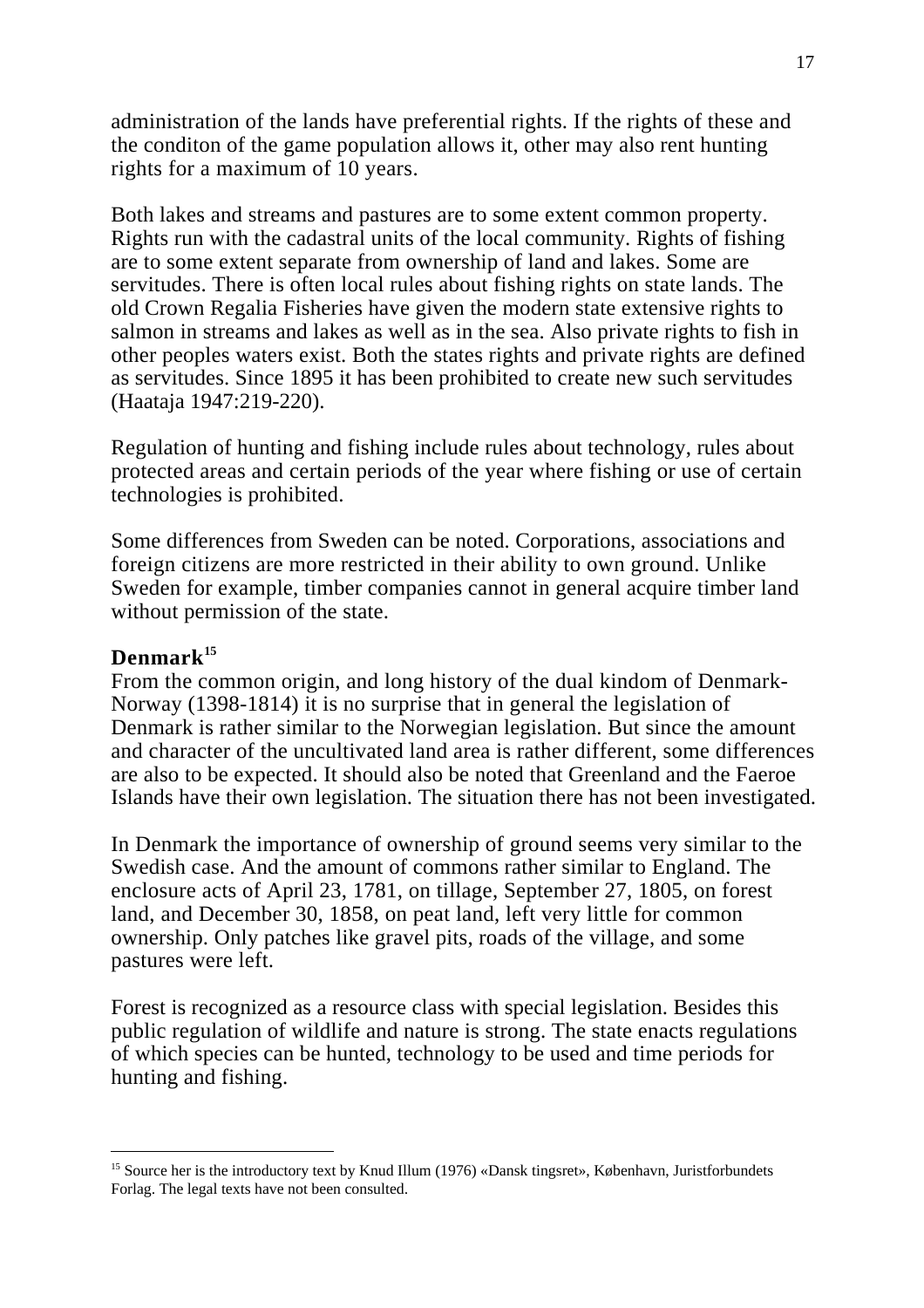Rights of fishing in freshwater and hunting belong to the groundowner (but on the remaining common lands it belongs to the municipality). Like in Norway their alienability are limited (a maksimum of 10 years for hunting and 25 years for fishing rights). In medieval times, however, both hunting and fishing are presumed to have been rights of common for all. But fairely early they became tied to the ground (Civil code of Denmark of April 15, 1683). Some of the fisheries are still held in common not tied to groundownership. Some were sold by privte persons, some by the King, and some were made private by prescription.

Presumably all other rights in other peoples lands are treated as servitudes.

Except for the privileged position of the state, and the usual positions of citizens, corporations, farmers and farms no specific information on different categories of owners can be found.

## **Portugal<sup>16</sup>**

 $\overline{a}$ 

The medieval origin of the Portuguese state and the feudal land tenure system adopted would seem broadly similar to the system developing in England at the same time. In the 18th century a process started transforming the tenure system in the direction of the Roman Law conception of dominium plenum. The civil code of 1867 was based on a distinction between public things (res publicae/ coisas públicas), communal things (res universitatis/ coisas comuns), and private things (res singulorum<sup>17</sup>/ $\overline{c}$  coisas particulares). From this all land was assigned either to the state, to municipalities or to individuals or private corporations. The medieval commons, the baldios, were thus assigned to the state and its institutions. The distinction between the state, the municipalities and the local communities (villages), is important. The state was centralised but largely not present in the countryside. The municipalities (the «concelhos») were dominated by the large landowners and/ or by religous or military bureaucrats. The local communities (the «povos») were self-governed by their «conselhos». From the mid eighteenth century the central state increased its power over the municipalities. The longstanding system of selfgovernance of the «povos» through their own elected officials like judges and overseers, and their own by-laws, seems largely to have been ignored. Apparently they did not get any legal recognition in the 1867 civil code.

The 1867 civil code inaugurated a century long effort at privatising the commons. From 1926 force was used to transfer land to the forest service for reforrestation. In the civil code of 1966 the concept of communal property was

<sup>&</sup>lt;sup>16</sup> The conclusions reported here are based entirely on the material presented by Roland Brouwer (1995a) in his study of state formation and afforestation of the commons in Portugal (for a summary see Bouwer 1995b).

<sup>&</sup>lt;sup>17</sup> «Res singulorum» as used on pages 8-9 by Brouwer (1995) would seem to correspond to «res privatae». Black's Law Dictionary (1991) does not mention «res singulorum».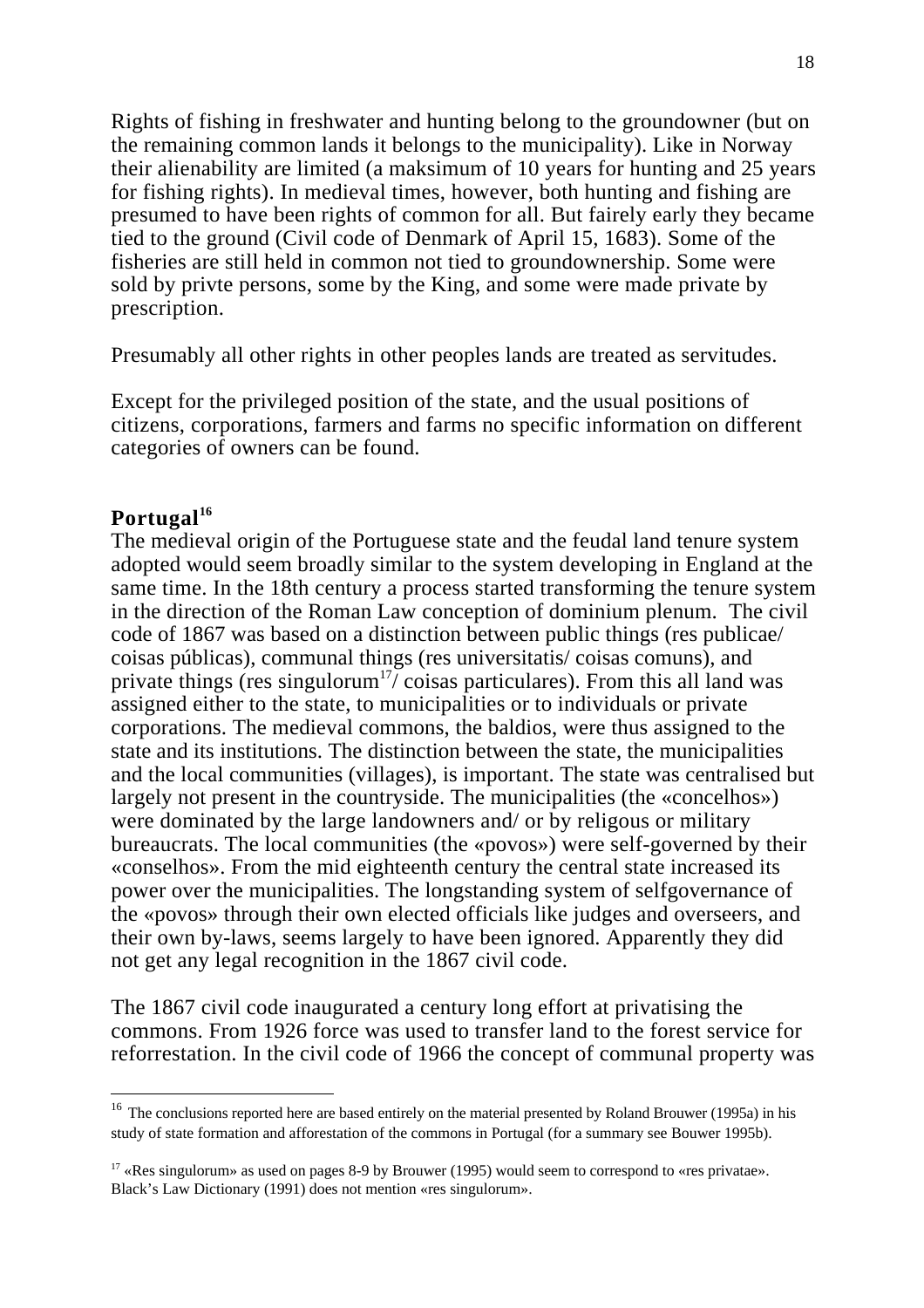19

removed. They were assigned as the private lands of municipalities and parishes<sup>18</sup>. However, for some of them usufruct rights remained (logradouro comum). The longterm drive towards extinction of the commons were reversed in 1976 after the downfall of the authoritarian regime in 1974. The commons (baldios) which since 1926 had been taken over by the Forest Service were restored (Decreto-Lei 39/76), but the concept of baldio has not yet been reintroduced to the civil code. The large areas of commons, most in the south and least in the north, enclosed before 1926 remain private lands.

Today the uncultivated lands of Portugal are owned by four types of actors:

- the state, particularly through it forestry service
- municipalities/ parishes
- private citizens/ corporations
- local associations of commoners

The areas owned by the local communities, called baldios, are owned jointly (not in common) by the inhabitants of the local areas where they are located. Rights to the benefits from the baldios are determined strictly by residence. The local organisation of users is charged with the duty of keeping an updated census of the commoners.

The current law on baldios was enacted in 1993 (Lei 68/1993 of 4 september 1993, see pp. 347-358 in Brouwer 1995a). The law does not distinguish between any of the specific resources in the baldios. Presumably the local management has full freedom to regulate all aspects of the resources of the baldios. The only aspect of the baldios different from purely private lands are probably

- restrictions on alienability
- rules about delegation of power to manage the areas, including rules about co-management with the state
- rules about extinction

 $\overline{a}$ 

# **Conclusions on Portugal**

Brouwer does not cover all the aspects of resources in uncultivated lands, which I am interested in here. Partly this may be because the variation I am looking for does not exist. Ownership of the land seems to imply not only ownership of the ground but also all the goods attached to the ground. It is ownership in the «dominium plenum» tradition. This way of owning may of course apply equally to private citizens and to associations of commoners.

The management of wild game is the responsibility of the forest service. The status of other wildlife is unknown.

<sup>&</sup>lt;sup>18</sup> In 1878 the parish became an official administrative subdivision of the municipality. After the 1936 their administration was modeled on the pre-exisiting structures of the village «conselho» (council) and «zelador» (elected responsible manager of the commons).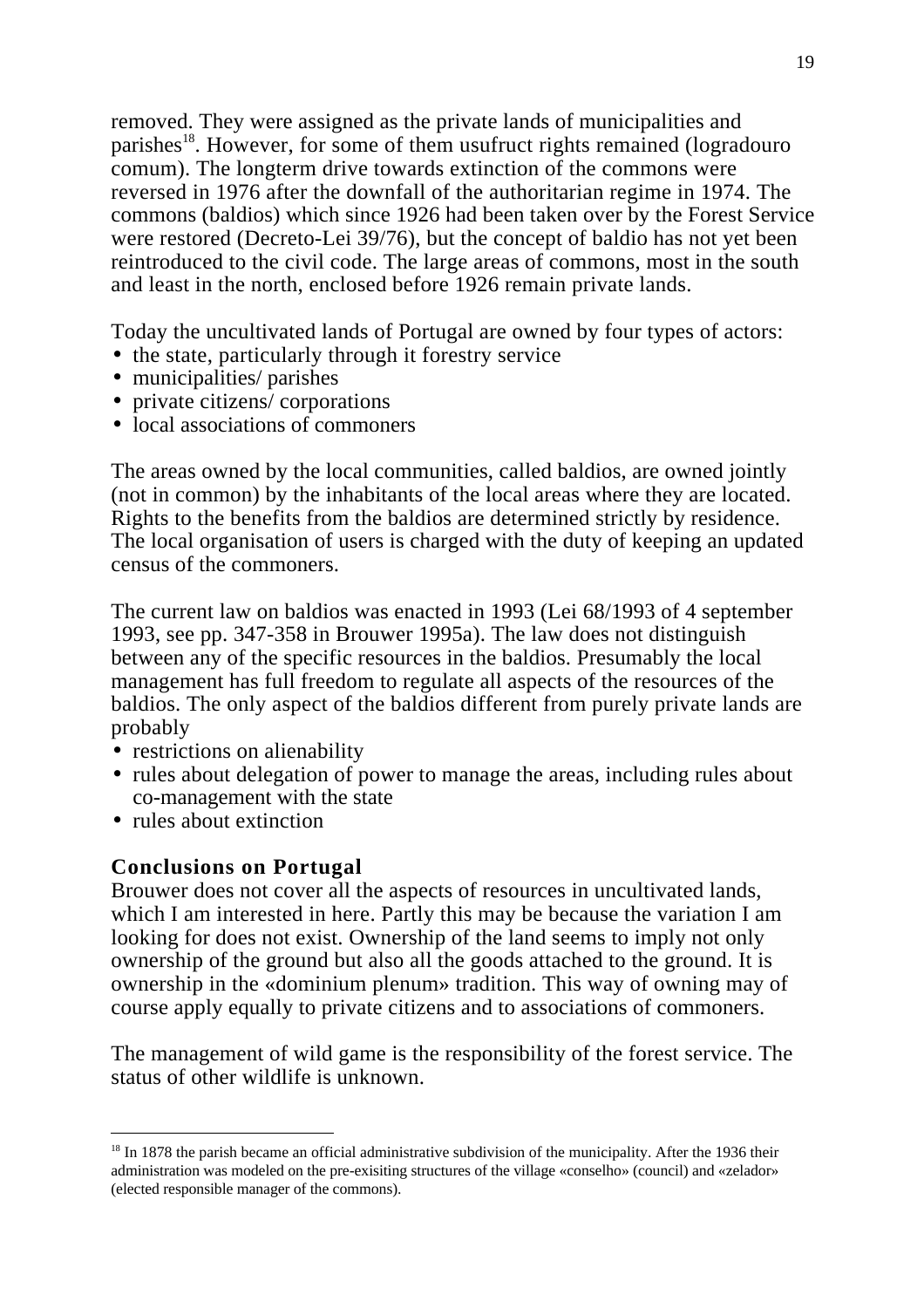#### **Some reflections at the end of an unfinished paper.**

Reading through the cases covered so far suggets that there is in general a strong tendency to organise ownership into the hierarchical model of private property. Great efforts have been expended on the enclosure prosess to take apart the bundle of older rights and put together a new one where ownership of the ground goes together with ownership of all that is attached to or flows over the ground. No country has succeded completely. Norway is perhaps the one contry with least success. England has in one way succeeded. But England has at the same time immediately moved beyond this total «unity» of rights by applying the trust institution to the ownership of uncultivated lands.

Another striking feature is the creation of new commons. In 1857 the last enactments on «Forest» enclosure occured in England. The same year Norway enacted new types of commons as well as reaffirmed the old commons. A few years later Sweden and Finland were creating new forest commons and in 1976 Portugal made an effort to recreate the old village commons called baldios. England did not try to recreate any of their old commons. But with the legal techiques developed they could create something new, the public trust, owning and managing land, not in common, but for the benefit of the new urban commoners.

Finland (Åland islands), Denmark (Faeroes, and Greenland), Norway (Svalbard) and of course UK, have regional legislation (in the sense of geographical separate legal systems). The regional variations within countries can of course be explained as remanants of our feudal past. But differences bewteen countries are more difficult. Somewhat surprisingly they do not seem to even merit an explanation: on the one hand they are -presumably- «natural» consequences of the cultural differences and the autonomy of the nation state, or on the other hand, they are mere political distortions of the ideal situation of complete private property. This lack of a comparative perspective on the various ways we use and enjoy nature is to me in itself a puzzle.

What little evidence I have been able to suvey do not support the disappearing differences hypothesis, neither does «naturalness» of the variation among nation states seem obvious. My hunch so far is that local variations in geophysical conditions, and an economic organisation tailored to particular local resources has much to do with the stability of property rights, and hence the persistence of their differences. Property rights are kept unchanged because the major politcal players find them useful as they are (North 1990).

- In the new commons created, no new «rights of common» have been defined.(Norway may be an exception, for example fishing rights for children) Why?
- Common property ubiquitous until the 18th century, from then on enclosure rose as a modernisation effort. Why?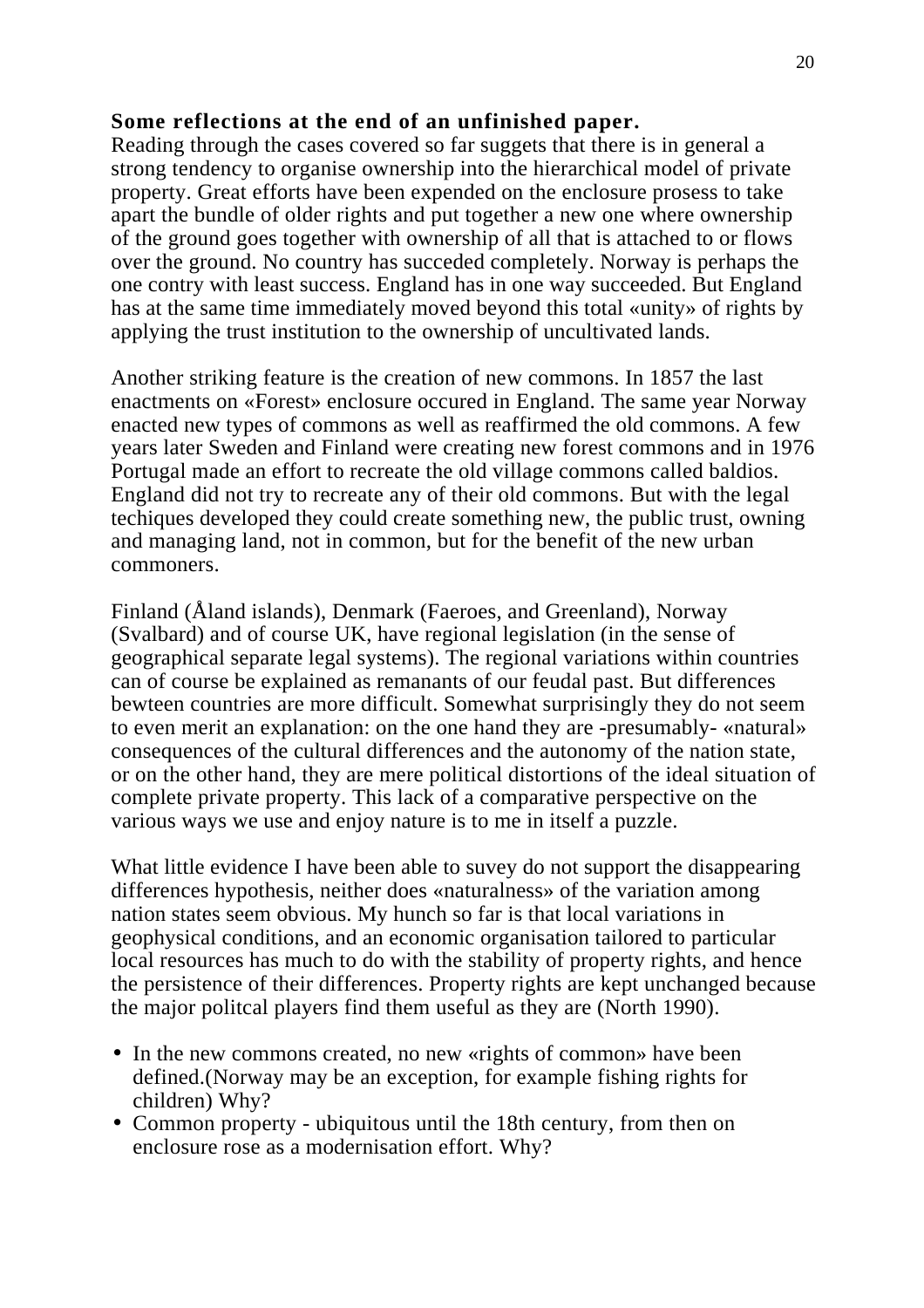• And why is trust ownerhip so good for capitalism in UK, but not in Norway?

#### **References**

Act of 5 December 1917 no 1, on registration of fishing vessels Act of 21 May 1965 on forest usage and forest protection Act of 19th June 1970, no. 63, on Nature Protection Act of 9 June 1972 no 31, on pasturing by Swedish reindeer herds in Norway and Norwegian in Sweden Act of 16 June 1972 no 57, on regulation of participation in fisheries by fishing vessels Act of 6 June 1975 no 31, on rights in state commons ("the mountain law") with regulations of 21 April 1983 no 1011, on leases of elk hunting on state lands, and 19 April 1988 no 336, on game management on state lands Act of 9 June 1978 no 49, on reindeer herding Act of 21 December 1979, on land consolidation Act of 3 June 1983 no 40, on salt water fisheries Act of 15 May 1992 no 47, on anadrome species and freshwater fish (including eel and crayfish) Act of 19 June 1992 no 59, on bygd commons Act of 19 June 1992 no 60, on timber in state commons Act of 19 June 1992 no 61, on private commons Act on "Häradsallmänningar av 18. April 1952", in NOU 1985:32 Act on "Allmänningsskogar i Norrland och Dalarna av 18 April 1952", in NOU 1985:32

Austenå, Torgeir 1965 «Jaktrett i sameigestrekning», Norsk Tidsskrift for Jordskifte og Landmåling, 1965(4), pp.309-337

Berge, Erling 1994 «Unintended Consequences of Purposive Action and the Provision of Welfare», paper presented at The Worksop on the Workshop, Indiana University, Bloomington, June 15-19, 1994

Berge, Erling, and Nils Chr. Stenseth (eds.) 1998 "Law and the Governance of Renewable Resources. Studies from Northern Europe and Africa.", Oakland, Cal., ICS Press,

Bloch, Marc 1940 Feudal Society, Chicago, University of Chicago Press, 1961

Branighen, Tyhson 1997 «An Ecoforestry Land Stewardship Trust Model», pp. 221-231 in Alan Rike Drengson and Duncan MacDonald Taylor (eds.) «Ecoforestry. The Art and Science of Sustainable Forest Use», Gabriola Island (Canada), New Society Publishers,

Brouwer, Roland 1995a «Planting Power. The Afforestation of the Commons and State Formation in Portugal», Ph.D. disssertation, Landbouwuniversiteit Wageningen, ISBN 90- 5651-013-4

Brouwer, Roland 1995b «Baldios and common property resource management in Portugal.», Unasylva, Vol.46 (180), 1995/1, pp.37-43,

Carlsson, Lars 1996 "Commons in Urban Industrialized Society", paper, Workshop in Political Theory and Policy Science, Indiana University,

Carlsson., Lars 1995 "Skogsallmänningarna i Sverige", Forskningsrapport 1995:22, Tekniska Högskolan i Luleå,

Devlin, Rose Ann, and R.Quentin Grafton 1998 «Economic Rights and Environmental Wrongs. Property Rights for the Common Good.», Cheltenham, Edward Elgar